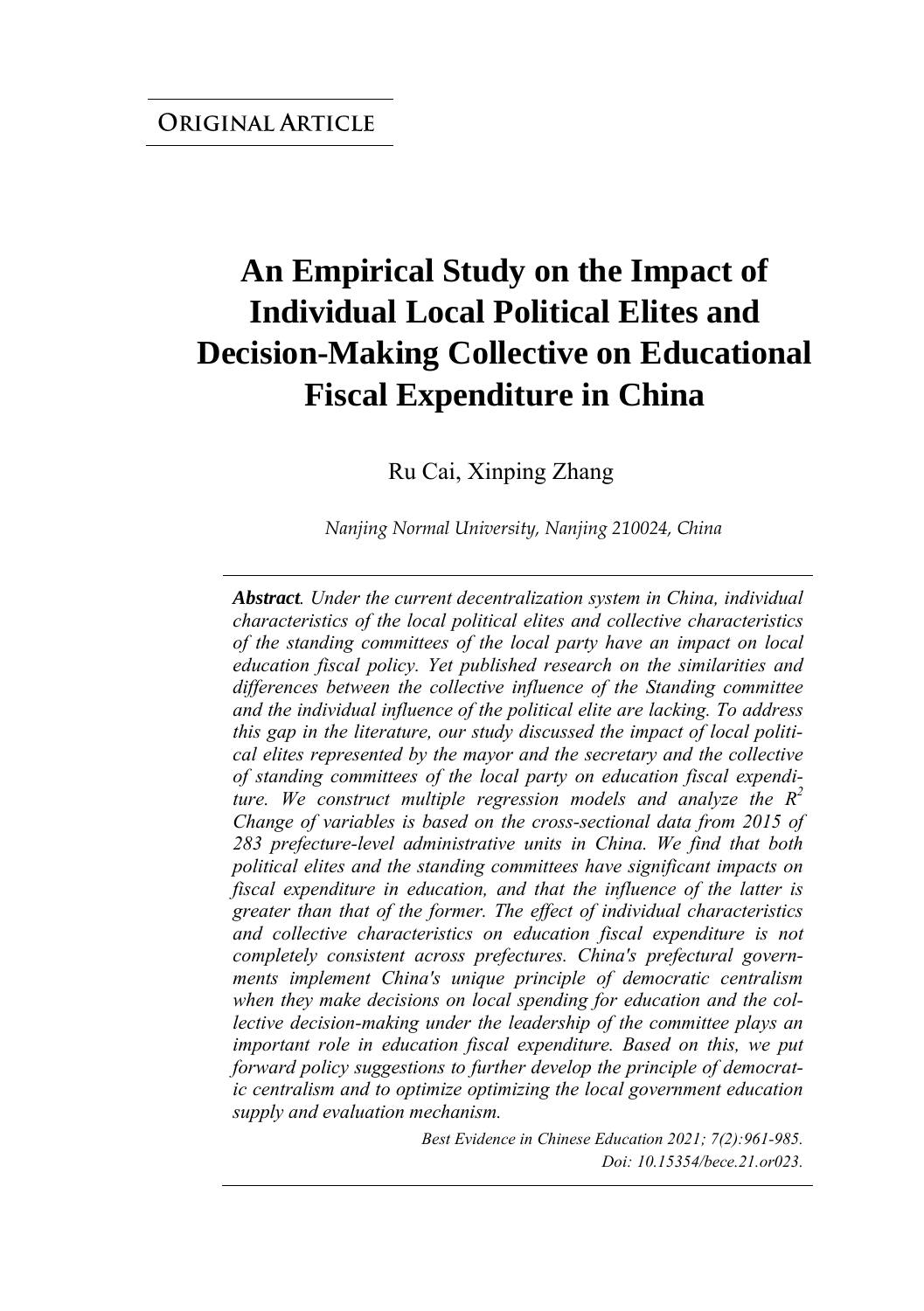*How to Cite: Cai, R., & Zhang, X. (2021). An empirical study on the impact of individual local political elites and decision-making collective on educational fiscal expenditure in China. Best Evidence in Chinese Education, 7(2):961-985.*

*Keywords: Official Personal Characteristics; Collective Characteristics of Standing Committee of Local Party; Democratic Centralism; Education Fiscal Expenditure*

*Conflict of Interests: None.* 

© 2021 Insights Publisher. All rights reserved.

Creative Commons Non Commercial CC BY-NC: This article is distributed under the terms of the Crea- $\odot$  0  $\odot$ tive Commons Attribution-NonCommercial 4.0 License (http://www.creativecommons.org/licenses/bync/4.0/) which permits non-commercial use, reproduction and distribution of the work without further permission provided the original work is attributed by the Insights Publisher.

*About the Authors: Ru Cai, Doctorate Candidate, School of Educational Science, Nanjing Normal University, No. 122, Ninghai Rd., Nanjing 210024, China. Email: 924654819@qq.com.* 

*Correspondence to: Xinping Zhang, Ph.D., Professor, School of Educational Science, Nanjing Normal University, No. 122, Ninghai Rd., Nanjing 210024, China. Email: 403265357@qq.com.* 

*Funding: This paper is funded by The Key Project of Philosophy and Social Science Research of Ministry of Education in 2020 "Research on Evaluation Index System of High Quality Development of Education" (20JZD053). It is also A Project Funded by the Priority Academic Program Development of Jiangsu Higher Education Institutions (PAPD).*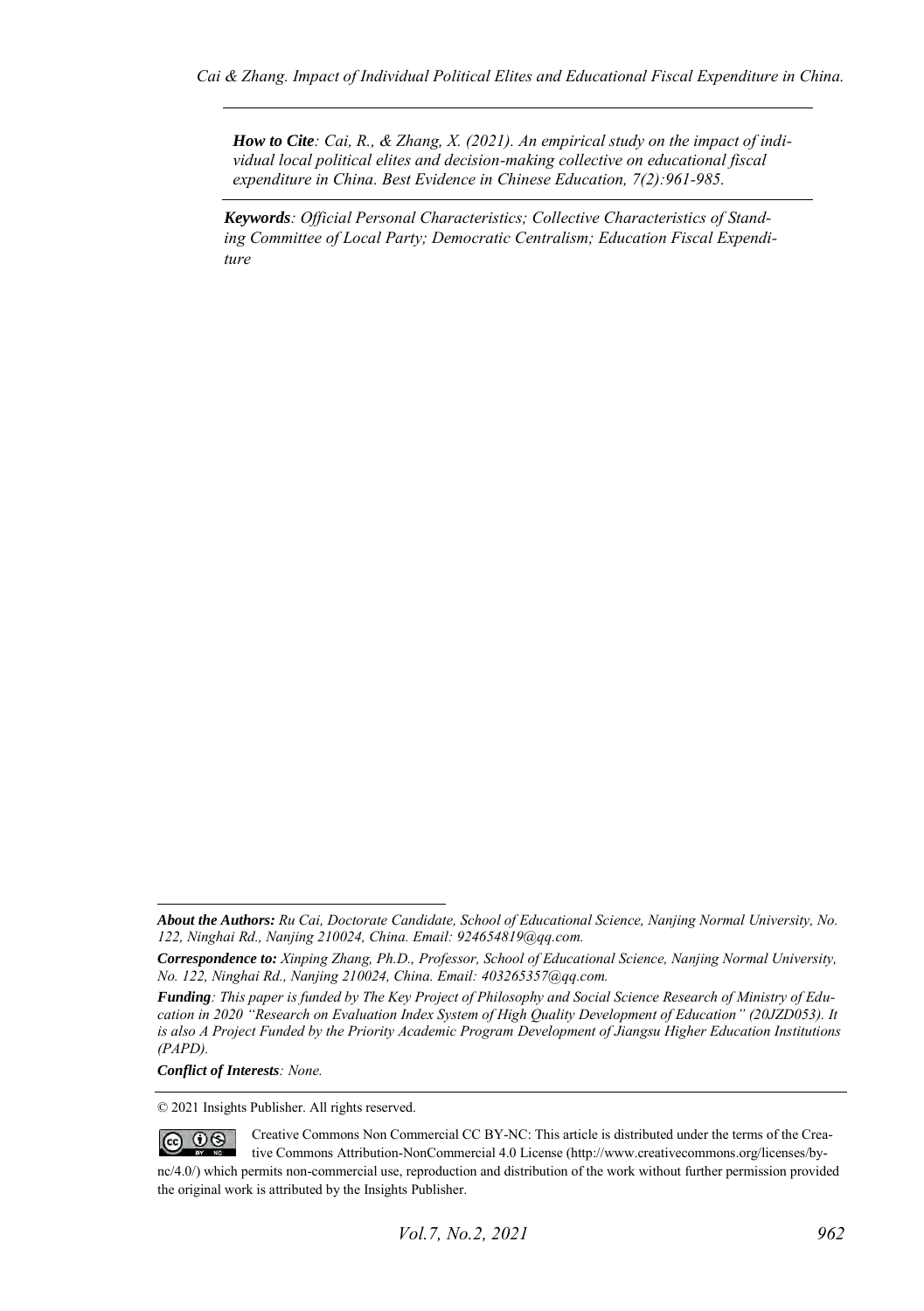## **Introduction**

ITH decentralization reform in China, Chinese local governments face unique incentives and constraints given their institutional design. As a result, mainstream Western fiscal decentralization theory provides little insight **into China's problems**, leading Yingyi Qian (1996) and others to argue that Chinese Insight into China's problems, leading Yingyi Qian (1996) and others to argue that Chinese decentralization system design differs from that of the Western. "Chinese-style fiscal federalism" is the result of the unity of economic decentralization and political centralization (Blanchard & Shleifer, 2001). While implementing economic decentralization, the party and higher-level government organizations maintain control of the incentives and constraints on the party and government organizations at lower levels through organizational personnel arrangements based on local development performance (often expressed as local economic growth performance) (Li & Zhou, 2005). Such institutional design has allowed localities to allocate more energy and resources to areas conducive to economic growth in the process of "competing for growth" which has mobilized local governments to develop the economy through initiatives that promote high-speed growth of the local economy, but has also brought problems for local education, health care, environmental protection, and investment resources, etc. (Fu & Zhang, 2017; Wang & Zhou, 2013; Xu, 2011; Yu, 2017; Zhou, 2006; Qiao, et al., 2005) . On the other hand, compared with the Western countries, China's local government officials have greater discretionary power in the process of intergovernmental competition and local governance, especially in the use of funds and budgetary arrangements. With this greater flexibility, China's local governments exhibit a clear "soft budget" in terms of local fiscal expenditures. This means that local officials can take more flexible measures to deal with local affairs based on their own experience and preferences (Yang & Zheng, 2013; Zhang, 2008).

Given this local flexibility, many scholars have paid attention to the relationship between the personality traits of officials and local governance. Xianbin Wang (2009), Li'an Zhou (2005), Tingjin Lin (2009), Xianxiang Xu (2008), Ran Song (2016), Yini Jiang (2017) and others use the analysis of government behavior from provincial, city and county levels as a starting point to discuss demographic characteristics of local officials, such as gender, age, education, and the relationship between work experience and the supply of public goods such as education, which provides new perspectives and ideas for interpreting China's local governance model. However, such empirical researches, while paying attention to the influence of individual traits of officials, fail to connect this with collective decision-making of local governance in China. As democratic centralism is the fundamental organizational and leadership system of the local government, current researches are clearly insufficient to fully describe China's local governance characteristics. Given the organization of democratic centralism and decision-making principles, decisions on education finance must be made through a few democratic processes that are subject to the majority (Zhu & Hu, 2014). Therefore, accurately describing the decision-making behavior and characteristics of Chinese local government officials requires a focus on the relationship between the collective charac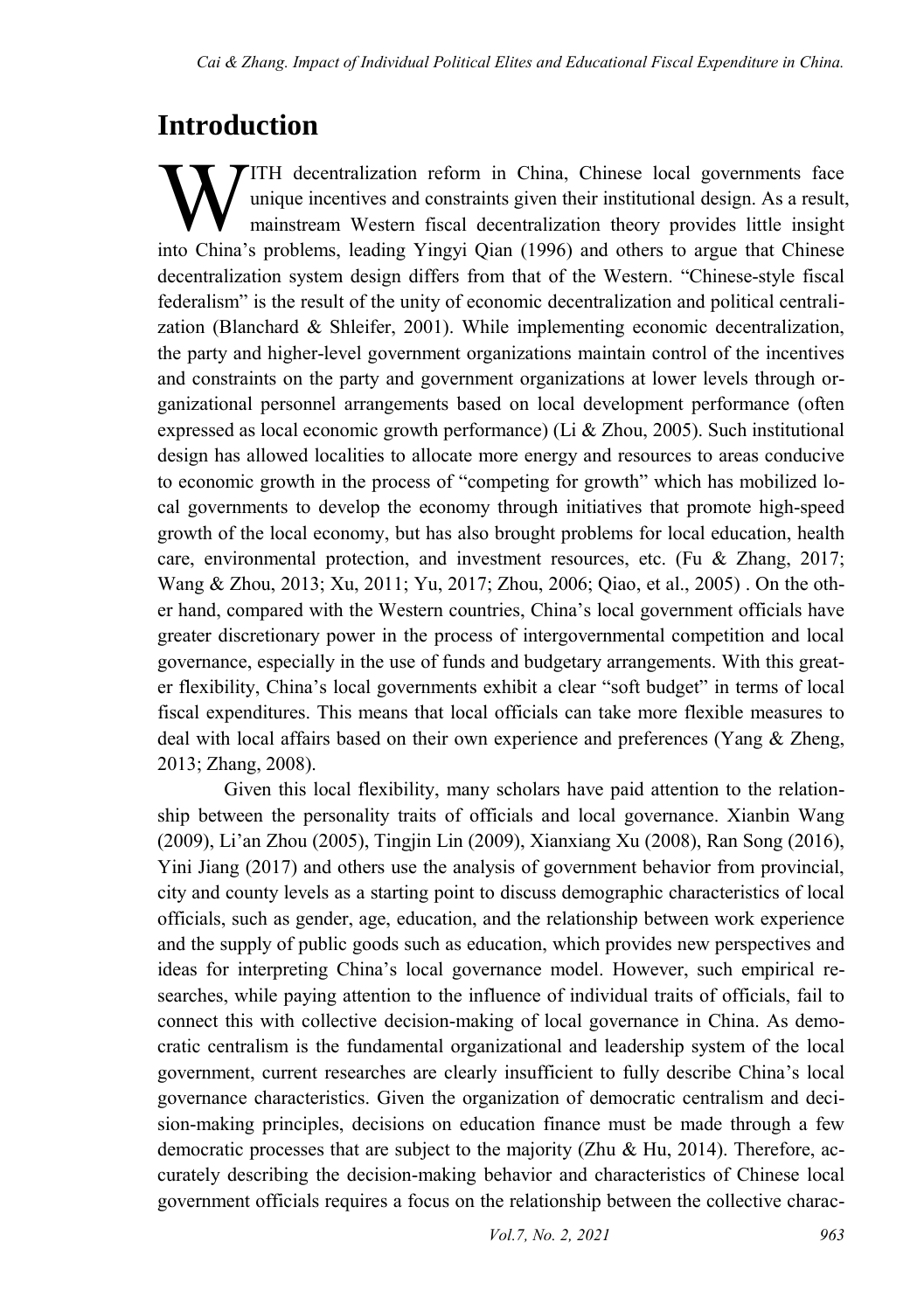teristics of decision-making body and their relationship with the individual characteristics of political elites.

A proper description of the collective characteristics of local leadership is fundamental to such kind of researches. Some early researches have been explored this theoretical logic regarding the collective as a rational decision maker, such as the Logic of Collective Action (Olson, 2014). From this perspective, the government can be regarded as a "personified" individual. In recent years, some foreign studies have begun trying to describe the characteristics of decision-making collectives quantitatively. The basic idea is similar to the above theoretical logic; that is, by considering the collective as an "individual" with certain characteristics, and then using the corresponding indicators (i.e., the composition of the collective average individual characteristics) the collective can be described (Alesina et al., 2015). Most such researches in China are still at the stage of theoretical discussion. Some scholars analyzing public finance behavior have reported on officials stating that personal motives partially affected government group motivation (Cao et al., 2014). Others start from the concept of "collective leadership" and describe the dimensions and characteristics of collective decision-making (Yang et al., 2014). To date, however, there have been few studies on the influence of collective leadership in China, and high-quality empirical research is especially lacking (Cai & Yao, 2018; Zhang, 2014).

This paper considers the local government decision-making body in terms of individuals of political elite and collective of the party committee. Government officials discuss the impact of individual and collective decision-making on education spending and its financial interactions. Finally, an analysis of the local government's supply behavior of public goods, such as education, is considered. In the public fiscal expenditures, only the education fiscal expenditure item has the target stipulated explicitly by the government, moreover, the education publicity and the education finance expenditure with lag behind effect can reflect the local official's fiscal expenditure preference more. For these reasons, this article focuses on the following questions: What are the similarities and differences between the political elite and the party committee's standing committee, and how do they interact? What is the impact of the demographic characteristics and job experience characteristics of officials on the education fiscal expenditure? What specific characteristics have a critical impact on the education fiscal expenditure? Answering these questions can provide a deeper understanding of the influence of local officials on education finance, and will allow a better interpretation of the behavioral motives of local officials under the "Chinese-style decentralization" system. Ultimately, this can help local political elites and party committee to make scientifically-based decisions.

### **Methods**

### Research design

The 2015 prefecture-level administrative units are used as the research subject, and data are collected on the personal characteristics of the mayor, the municipal party commit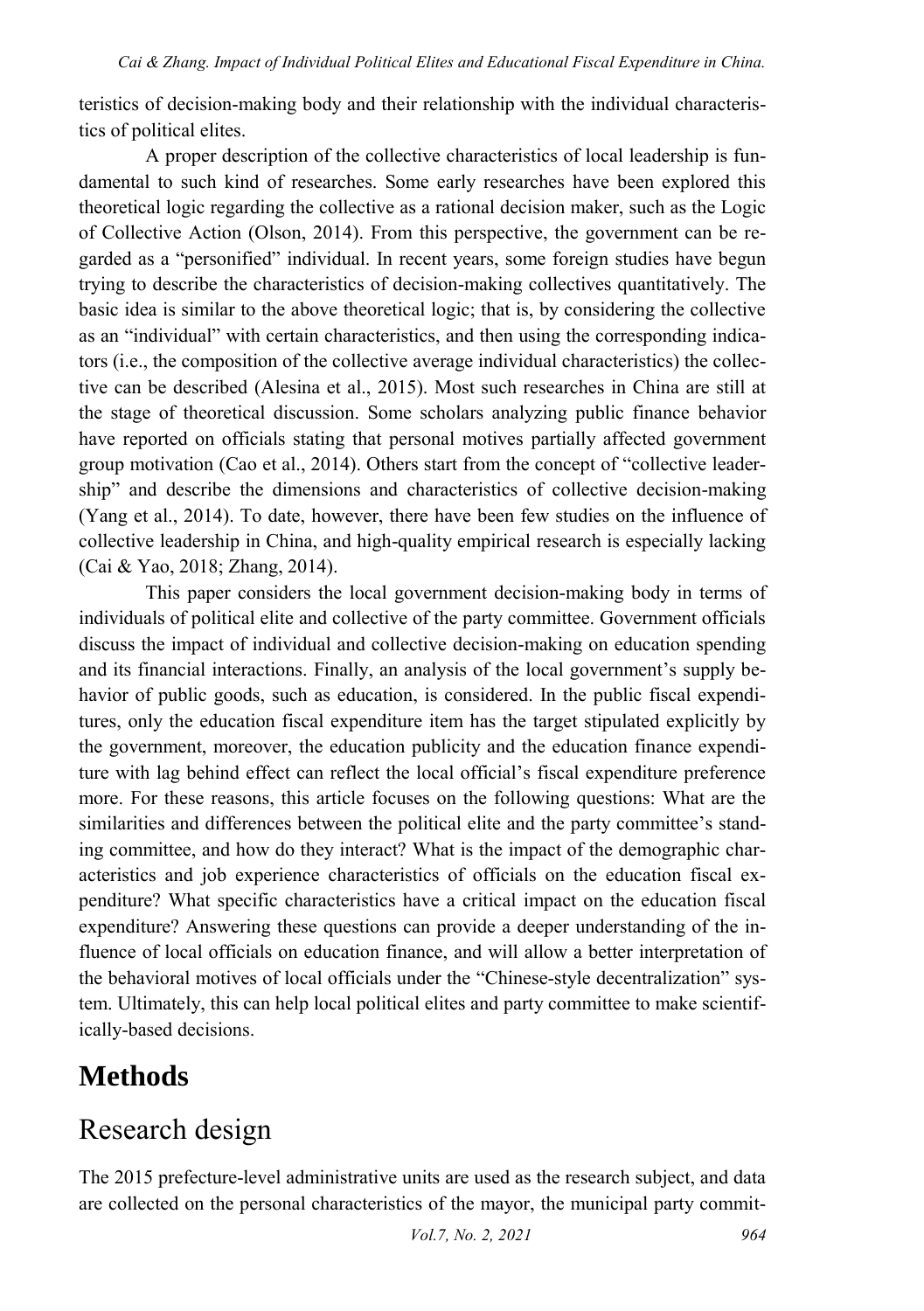tee secretary and the members of the standing committee of the party committee for use in a regression models for analysis. We chose prefecture-level administrative units as our research objects because of the availability of data and the need for research methods. First, provincial data cannot meet sample size requirements and county-level data is difficult to obtain; thus, only prefecture-city level data met research needs. Second, although China has a "Provincial County" financial management system, with only three provincial cities and counties in the administrative relationship, the local government level bears an important responsibility for the development of local education. Third, the logic of local government behavior between leading individuals and collectives in the supply of education are present at provincial prefecture and county levels, the prefecture level can also explain this logic. Therefore, the administrative units at the prefecture level are reasonable as the research subjects of this study.

This paper therefore uses the data of prefecture-level administrative units in China to compare and analyze the behaviors of prefecture-level political leaders in financial expenditures on education, including the party committee secretary, the mayor  $(including the heads of autonomous league, governors of the autonomous preferences)<sup>1</sup>$  $(including the heads of autonomous league, governors of the autonomous preferences)<sup>1</sup>$  $(including the heads of autonomous league, governors of the autonomous preferences)<sup>1</sup>$ and the decision-making collectives of the party committee. The basic characteristics of the collective committee of the party committee at the prefecture level are described using the "personification" method and averaging of individual committee member traits, and combined with the demographic and experience characteristics of the party committee secretary and the mayor as independent variables to establish six regression models. These models explore the relationship between individual and collective characteristics of political leaders at the prefecture level and fiscal expenditures for education. The variables of this study are designed as follows.

### *Dependent variables*

China's assessment of the financial responsibility of local government education is mainly based on two indicators: the proportion of education fiscal expenditure relative to GDP should be greater than 4% and the proportion relative to the fiscal expenditure should be greater than 15% (Government Central Committee, 1993; National Education Commission, 1993). These two indicators can not only describe the total level and effort of local government on education and financial expenditure, but also express the spending preference of local governments. Thus, we use "educational fiscal expenditure as a share of GDP" and "educational fiscal expenditure accounts for the proportion of fiscal expenditure" as two dependent variables in each group model.

### *Independent variables*

The collective level Party committee as a decision-making body is based on personal characteristics of the political elite personnel to generate a quantitative description of the collective identity of officials (Alesina et al., 2015). It includes not only demographic variables such as gender, nationality, age, years of education, and professional back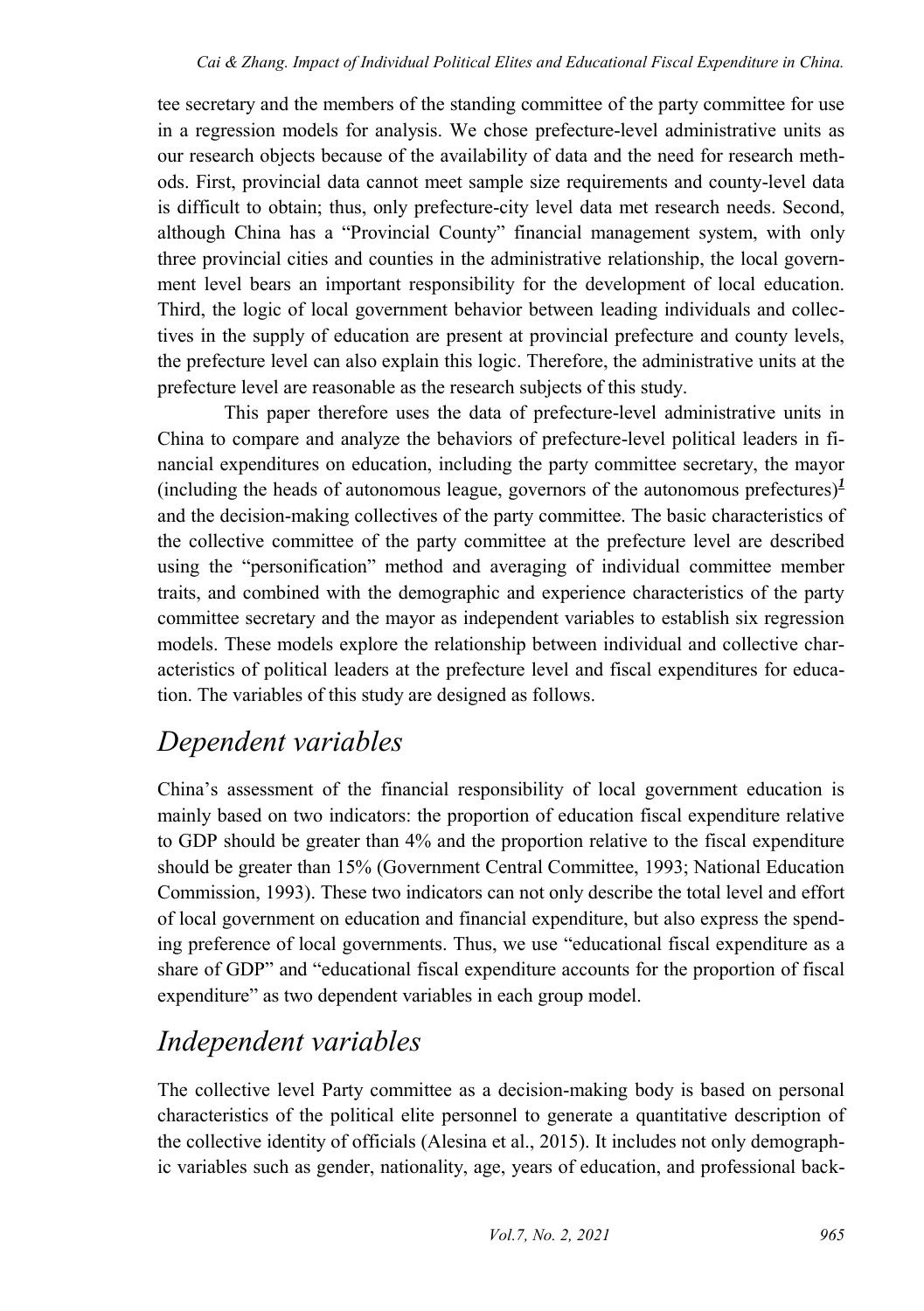ground, but also the characteristics of the tenure of office, promotion rate, and working in the household registration area or not.

### *Control variables*

This study sets the level of local economic development, regional categories, population size, education needs, fiscal expenditure decentralization, and fiscal control variables, such as autonomy. The level of economic development is expressed in terms of local per capita GDP. China is divided into three major regions of East, Central and West, which are modeled by virtual variables (using the western region as the reference group). Population size is represented by the permanent population at the end of the year. The number of students enrolled in the city is used to indicate education needs. The financial expenditure decentralization index and the financial autonomy index are used as proxies for the local government's financial operation characteristics.

### Data Processing

Resumé and socio-economic data in 2015, obtained from the national-level administrative units for the party committee officials, were used for analysis. An information table was generated for officials using the party committee leadership directory in the yearbook, from searching resumés for standing committee members from People's Daily, Xinhua, and the government portals directory list, and using the socio-economic data and education finance data from the China City Statistical Yearbook (2016) and local statistical yearbooks.

In 2015, 334-prefecture-level administrative units were present in China; analysis excluded areas where the data were scarc[e](#page-21-1)*<sup>2</sup>* . The term of office of the standing committee of each party committee is typically five years. A small number of members of the standing committee may change during a non-change year, and the leadership role of the new standing committee then takes some time to take effect; thus, members of the standing committee of the prefecture-level local party who were changed in 2015 and have served for less than half a year were excluded. After personal information was extracted for members, standing party committee-level characteristics for the group were calculated as the average individual characteristic or as a proportion. In this way, the personal data from 3,482 prefecture-level party committee members were combined into 314 values of the collective characteristics of the standing committee members of the prefecture-level party committee. The specific calculation method for each variable is shown in **Table 1**. To match the political elite and the standing committee, samples with missing values are [d](#page-21-2)eleted<sup>3</sup>. Finally, the Pauta criterion for excluding outliers was applie[d](#page-21-3)*<sup>4</sup>* . Using the obtained 283 sets of complete matching samples, we ran the following descriptive statistical analysis.

### **Results**

### Basic Descriptive Statistical Analysis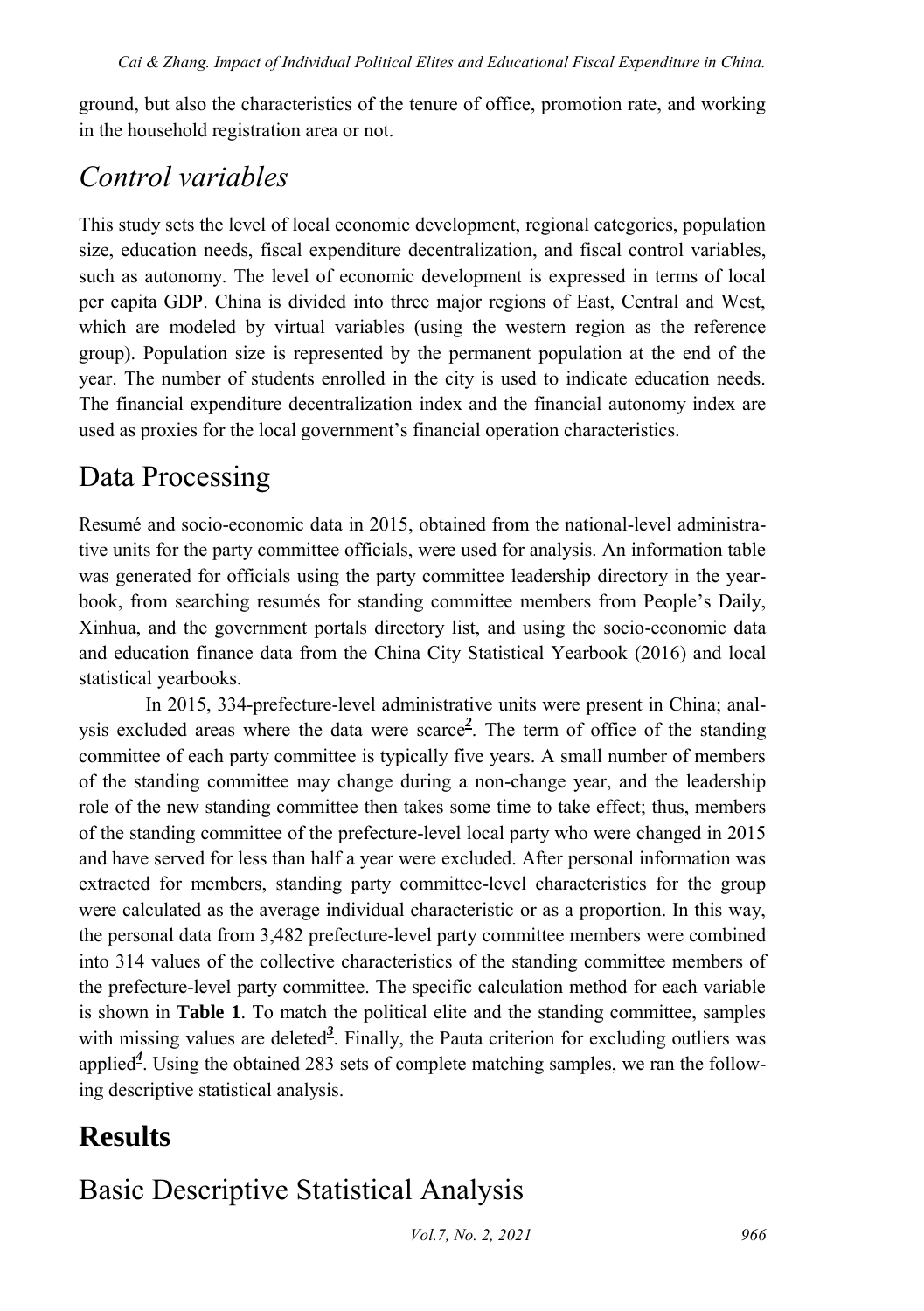|                                                                 | Table 1. Variable Setting and Descriptive Statistical Analysis.            |             |                                                                                                                                  |           |        |        |         |         |  |  |
|-----------------------------------------------------------------|----------------------------------------------------------------------------|-------------|----------------------------------------------------------------------------------------------------------------------------------|-----------|--------|--------|---------|---------|--|--|
|                                                                 | Variable                                                                   | Abbr.       | <b>Metric Method</b>                                                                                                             |           | Mean   | SD     | Minimum | Maximum |  |  |
| Dependent<br>Variable                                           | Education<br>expenditure as<br>a percentage of<br>GDP (%)                  | EX GDP      | Education expenditure as<br>a percentage of GDP =<br>education expenditure /<br>GDP * 100                                        |           | 3.812  | 1.892  | 0.857   | 10.718  |  |  |
|                                                                 | Education<br>expenditure as<br>a share of fiscal<br>expenditure<br>$(\% )$ | EX_FE       | Education expenditure as<br>a percentage of local<br>fiscal expenditure =<br>education expenditure /<br>fiscal expenditure * 100 |           | 17.722 | 3.774  | 4.836   | 27.501  |  |  |
| Independent                                                     | Gender                                                                     | G           | 1=female:                                                                                                                        | Secretary | 0.060  | 0.238  | 0.000   | 1.000   |  |  |
| Variable-<br><b>Political Elite</b>                             |                                                                            |             | $0$ =male                                                                                                                        | Mayor     | 0.081  | 0.274  | 0.000   | 1.000   |  |  |
| Individual                                                      | Nationality                                                                | N           | 1=minority;                                                                                                                      | Secretary | 0.081  | 0.274  | 0.000   | 1.000   |  |  |
| Characteristic                                                  |                                                                            |             | 0=han                                                                                                                            | Mayor     | 0.127  | 0.334  | 0.000   | 1.000   |  |  |
|                                                                 | Age                                                                        | Α           | $Age =$                                                                                                                          | Secretary | 53.812 | 3.233  | 43.090  | 61.020  |  |  |
|                                                                 |                                                                            |             | December<br>2015 - date<br>of birth                                                                                              | Mayor     | 51.567 | 3.449  | 40.040  | 60.000  |  |  |
|                                                                 | Education                                                                  | EY          | Education                                                                                                                        | Secretary | 19.583 | 3.037  | 12.000  | 31.000  |  |  |
|                                                                 | (years)                                                                    |             | Year $=$ full-<br>time educa-<br>tion year +<br>in-service<br>education<br>year (ex-<br>cluding<br>short-term<br>training)       | Mayor     | 19.996 | 3.058  | 13.000  | 31.000  |  |  |
|                                                                 | Education                                                                  | EM          | 1=social                                                                                                                         | Secretary | 0.604  | 0.490  | 0.000   | 1.000   |  |  |
|                                                                 | Major                                                                      |             | science;<br>0=natural<br>science                                                                                                 | Mayor     | 0.580  | 0.495  | 0.000   | 1.000   |  |  |
|                                                                 | Serve in the                                                               | <b>SHRA</b> | $1 = yes$ ; $0 = no$                                                                                                             | Secretary | 0.544  | 0.499  | 0.000   | 1.000   |  |  |
|                                                                 | household<br>registration<br>area                                          |             |                                                                                                                                  | Mayor     | 0.661  | 0.474  | 0.000   | 1.000   |  |  |
|                                                                 | Current posi-                                                              | <b>CPT</b>  | Current                                                                                                                          | Secretary | 2.254  | 1.547  | 0.060   | 8.090   |  |  |
|                                                                 | tion tenure                                                                |             | tenure of<br>$offset =$<br>December<br>2015 - date<br>of the<br>current<br>position                                              | Mayor     | 2.081  | 1.508  | 0.050   | 9.100   |  |  |
|                                                                 | Promotion rate                                                             | PR          | Promotion                                                                                                                        | Secretary | 0.034  | 0.007  | 0.024   | 0.067   |  |  |
|                                                                 |                                                                            |             | rate = $1/$<br>pre-service<br>years of<br>service                                                                                | Mayor     | 0.037  | 0.008  | 0.024   | 0.084   |  |  |
| Independent<br>Variables-<br>Collective                         | Female share<br>$(\% )$                                                    | FS          | Female share = number<br>of women / total number *<br>100                                                                        |           | 9.194  | 6.959  | 0.000   | 30.000  |  |  |
| Characteristic<br>of the Stand-<br>ing Commit-<br>tee the Party | Minority share<br>$(\%)$                                                   | MS          | Minority share = number<br>of ethnic minorities / total<br>number of people * 100                                                |           | 7.844  | 13.662 | 0.000   | 57.143  |  |  |
|                                                                 | Average age<br>(years)                                                     | $A_A$       | Average age = sum of<br>age / total number of<br>people                                                                          |           | 51.996 | 1.714  | 48.275  | 57.146  |  |  |
|                                                                 | Average Edu-<br>cation (years)                                             | A_EY        | Average education year =<br>sum of years of education<br>/ total number of people                                                |           | 18.508 | 1.143  | 15.000  | 22.667  |  |  |
|                                                                 | The proportion<br>of social sci-<br>ence (%)                               | <b>PSS</b>  | The proportion of social<br>science majors = number<br>of social science profes-                                                 |           | 54.602 | 18.876 | 0.000   | 92.857  |  |  |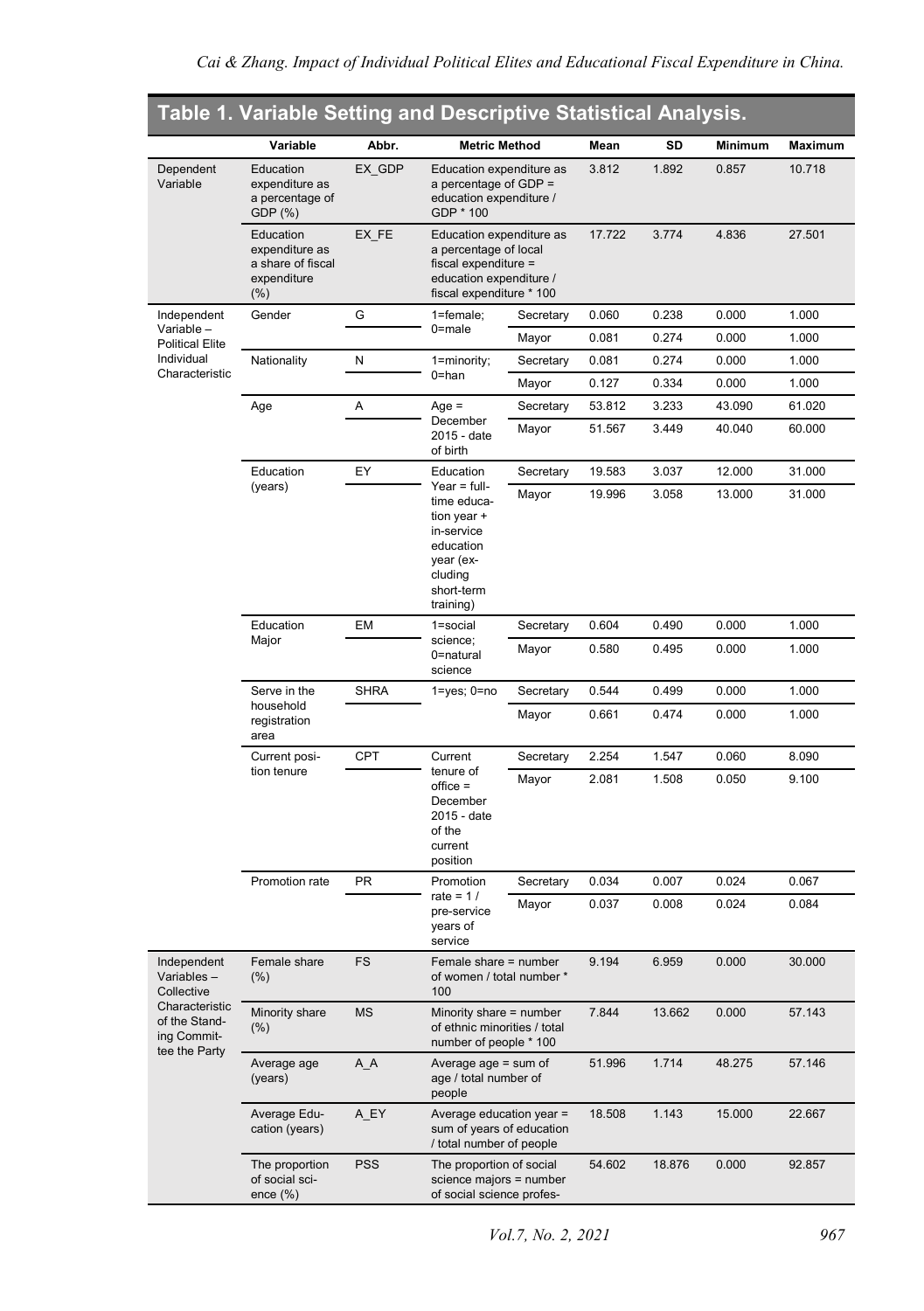|                     |                                                                                                  |            | sionals / total number *<br>100                                                                                                                                                                                       |         |         |        |          |
|---------------------|--------------------------------------------------------------------------------------------------|------------|-----------------------------------------------------------------------------------------------------------------------------------------------------------------------------------------------------------------------|---------|---------|--------|----------|
|                     | The average<br>proportion of<br>officials serving<br>in household<br>registration<br>area $(\%)$ | AP SHRA    | The average proportion<br>of officials serving in<br>household registration<br>area = number of domi-<br>ciled tenure / total num-<br>ber of people                                                                   | 25.851  | 16.525  | 0.000  | 83.333   |
|                     | Average cur-<br>rent position<br>tenure                                                          | A CPT      | Average current tenure of<br>office = total number of<br>current tenure / total<br>number of people                                                                                                                   | 2.612   | 0.764   | 0.489  | 4.777    |
|                     | Average pro-<br>motion rate                                                                      | A_PR       | Average promotion rate =<br>sum of promotion rates /<br>total number of people;<br>among them, promotion<br>rate = $1/$ pre- working<br>years                                                                         | 0.040   | 0.004   | 0.028  | 0.067    |
| Control<br>Variable | Per capita GDP<br>of each city<br>(10,000)<br>CNY/person)                                        | Per GDP    | Per capita GDP of each<br>$city = GDP$ per year /<br>permanent population at<br>the end of the year                                                                                                                   | 4.965   | 2.931   | 1.217  | 20.716   |
|                     | East area                                                                                        | E          | 1=eastern; 0=others                                                                                                                                                                                                   | 0.364   | 0.482   | 0.000  | 1.000    |
|                     | Central area                                                                                     | C          | 1=Central; 0=Others                                                                                                                                                                                                   | 0.382   | 0.487   | 0.000  | 1.000    |
|                     | Permanent<br>population at<br>the end of the<br>year (10,000<br>people)                          | PP         | The city's permanent<br>population at the end of<br>the year                                                                                                                                                          | 414.829 | 256.210 | 24.390 | 1465.750 |
|                     | Urbanization<br>rate $(\%)$                                                                      | <b>UR</b>  | Urbanization rate = urban<br>household registration<br>population at the end of<br>the year / total household<br>registration at the end of<br>the year *100                                                          | 53.451  | 14.333  | 11.212 | 100.000  |
|                     | The proportion<br>of students<br>enrolled in the<br>city (%)                                     | <b>PSE</b> | The proportion of stu-<br>dents enrolled in the city<br>= the number of students<br>at all levels of the city at<br>the end of the year / the<br>number of registered<br>households at the end of<br>the year $*$ 100 | 14.726  | 4.683   | 1.472  | 39.125   |
|                     | The city's fiscal<br>expenditure<br>decentralization<br>index $(\%)$                             | <b>FED</b> | The city's fiscal expendi-<br>ture decentralization<br>index = the city's fiscal<br>expenditure / the prov-<br>ince's fiscal expenditure *<br>100                                                                     | 6.841   | 4.886   | 0.889  | 30.560   |
|                     | Financial<br>autonomy (%)                                                                        | <b>FA</b>  | Financial autonomy $=$ the<br>city's fiscal revenue / the<br>city's fiscal expenditure *<br>100                                                                                                                       | 45.651  | 22.025  | 9.242  | 103.843  |

*information is not included in the calculation.*

Among the leaders at the prefecture-level in China, there are fewer female and minority members, and male still are the majority of local leaders. The average age of the secretary is 53.81 year-old, which is greater than the average age of the mayor and the standing committee. The political elites have a higher education level than the standing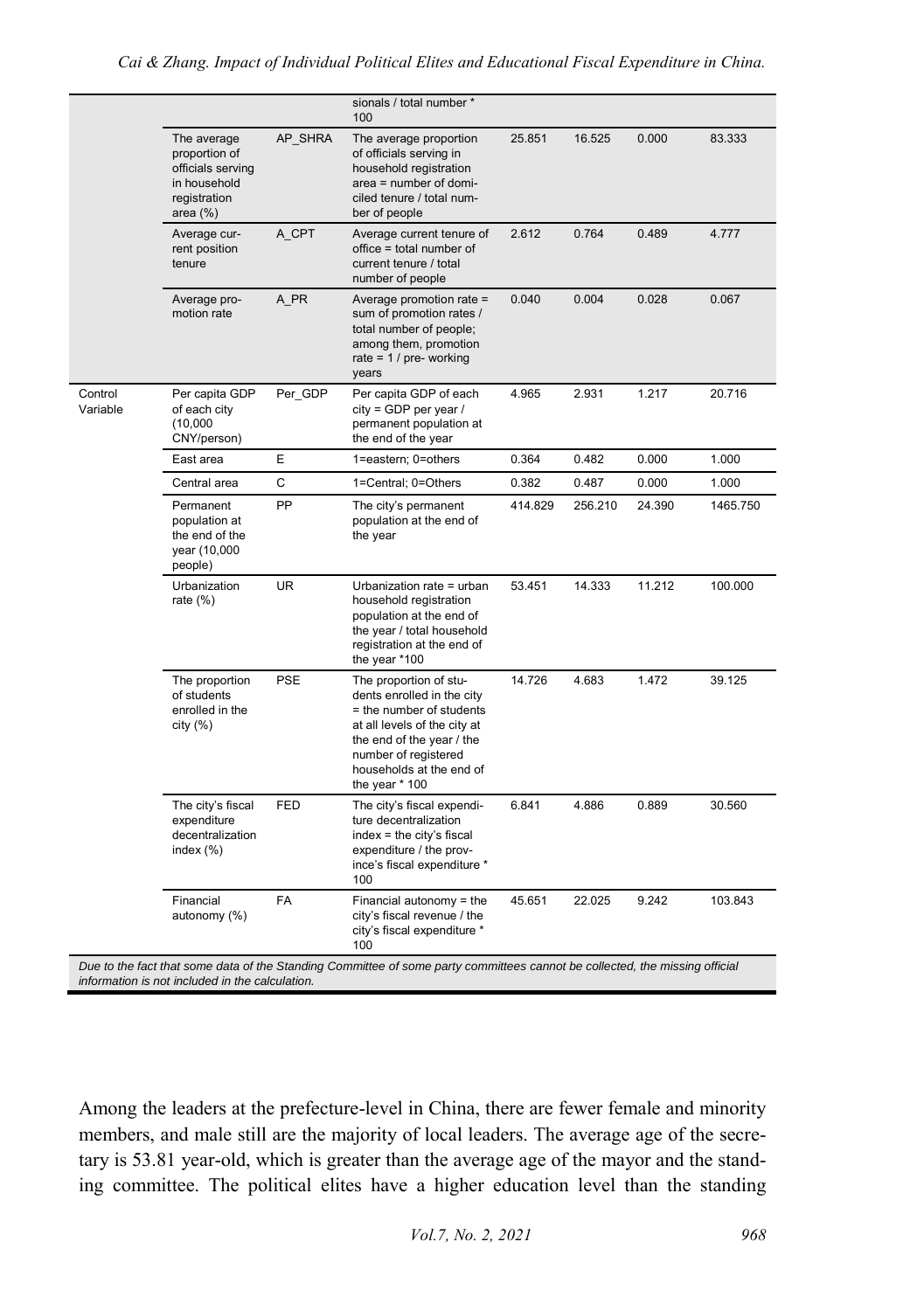committee, but the vast majority party members have higher education experience. The background of political elite is more balanced; members of the standing committee have mostly social science backgrounds. Approximately half of the secretaries and mayors are working in the household registration areas, but only 25.85% of the party committee members are native. The serving term of secretaries and mayors is 2.254 and 2.081 years respectively, which are shorter than that of the political elite of the party committee. All members of three decision-making bodies basically started to take up their current positions in the last year of change of leadership, namely around 2012, which shows which shows the consistency of the collective party committee. The rate of promotion of the political elite was 0.034 and 0.037 for secretaries and mayors, respectively, indicating that the collective promotion of the party committee is in a slower rate.

## Regression Analysis

Multiple sets of regression models are analyzed for similarities, differences and interactions between the local political elites and the party committee standing committees on the impact of education financial expenditures. Using Stata14.0 software to analyze the characteristics of the three leading subjects and the cross-sectional data of education fiscal expenditures of 283 prefecture-level administrative units in China in 2015, the regression results are shown in **Table 2**. All models passed the collinearity test, and the heteroscedasticity was processed by Weighted Least Squares (WLS) for models 1, 2, and 4 according to the White test results, and robust regression results were obtained.

The six models in **Table 2** reveal that prefecture-level officials and the local party committee members have a certain degree of influence on educational expenditures, but after controlling for common variables; regression coefficient analysis indicates that the mechanism of influence is not completely consistent. For example, in the regression model of the prefecture-level secretary, individual characteristics of the secretary has no significant effect on the proportion of the education fiscal expenditure in GDP, but has a significant effect on the proportion of education fiscal expenditure in the general public budge expenditures. Specifically, the secretary from the minority nationality has a significant negative impact on the education fiscal expenditure. Model 2 showed that when the secretary is of minority nationality, then the expenditures in education decrease by 1.3296%. In addition, the secretary who works in the household registration area is more likely to increase financial expenditures on education; that is, the secretary of the post has a geographical bias in the education and financial expenditure. It is worth noting that the faster the political promotion, the lower the support for education finance; the reverse effect is particularly obvious.

Judging from the regression model of prefecture-level mayors, the personal characteristics of the mayor have a significant impact on the proportion of education finance relative to GDP and fiscal expenditure. Models 3 and 4 show these results: controlling for other conditions, women mayors increase education fiscal expenditures as a proportion of GDP by more than 0.5788% compared to male mayors. Fiscal expendi tures on education for minority nationality mayors show a complex relationship; the mayor of a minority nationality increases fiscal expenditures on education by 0.9591%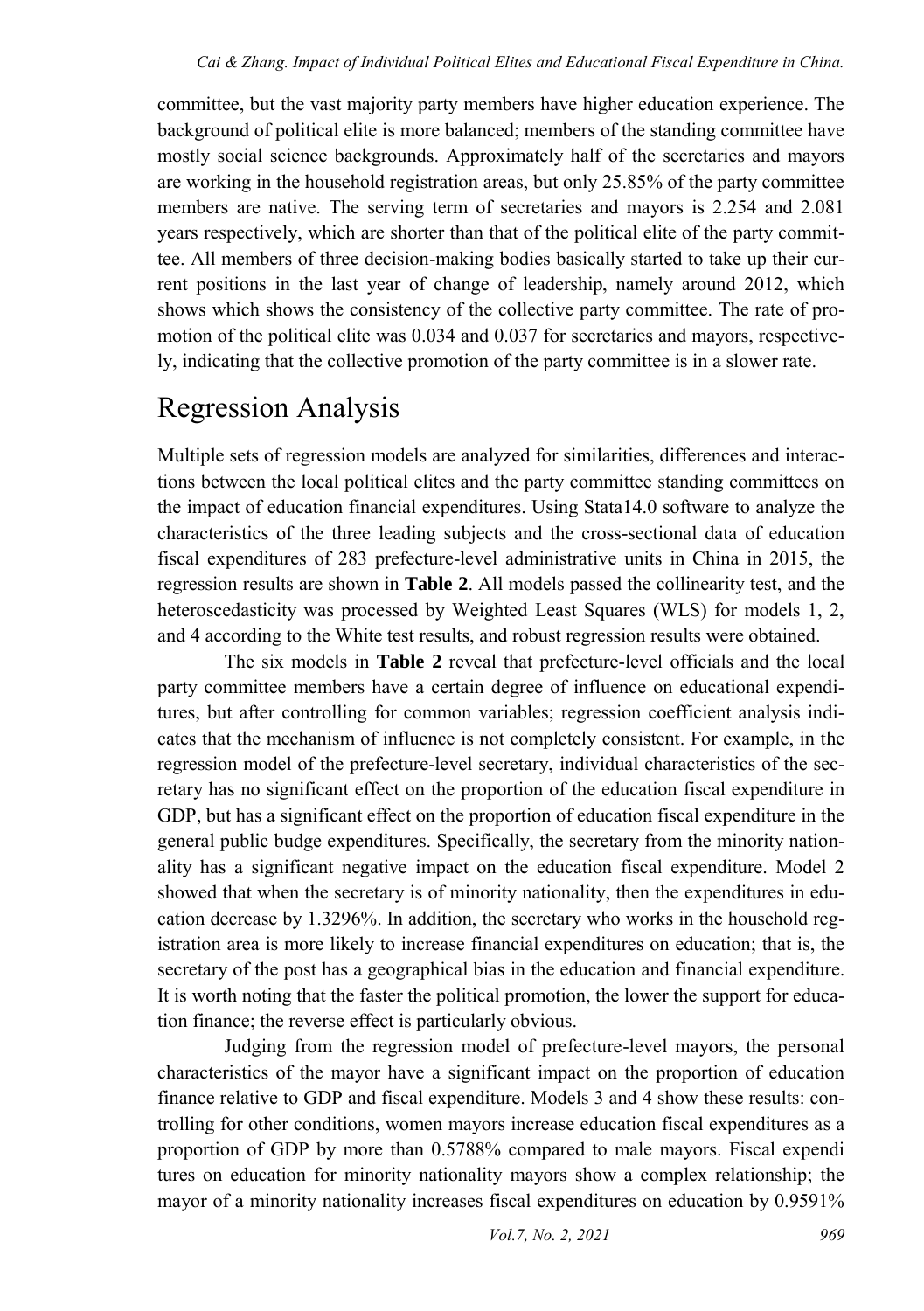#### **Table 2. Regression Model of the effect of the Collective Characteristics of Political Elites and Party Committees on Education Financial Expenditure.**

|                   | Secretary    |                                                                                                                  | Mayor        |              |                   | <b>Standing Committee</b><br>Collective |              |
|-------------------|--------------|------------------------------------------------------------------------------------------------------------------|--------------|--------------|-------------------|-----------------------------------------|--------------|
|                   | Model 1      | Model 2                                                                                                          | Model 3      | Model 4      |                   | Model 5                                 | Model 6      |
|                   | EX_GDP       | EX_FE                                                                                                            | EX_GDP       | EX_FE        |                   | EX_GDP                                  | EX_FE        |
| G                 | 0.0651       | $-0.3164$                                                                                                        | 0.5788**     | 1.0087       | <b>FS</b>         | 0.0068                                  | $-0.0215$    |
|                   | $-0.22$      | $(-0.44)$                                                                                                        | $-2.15$      | $-1.32$      |                   | $-0.65$                                 | $(-0.83)$    |
| N                 | 0.5044       | $-1.3296***$                                                                                                     | 0.9591 ***   | $-0.9783*$   | MS                | $0.0214***$                             | $-0.0237$    |
|                   | $-1.15$      | $(-2.77)$                                                                                                        | $-4.01$      | $(-1.73)$    |                   | $-3.45$                                 | $(-1.55)$    |
| Α                 | $-0.0055$    | $-0.0767$                                                                                                        | $-0.016$     | $-0.0319$    | $A_A$             | $-0.0617$                               | $-0.0438$    |
|                   | $(-0.25)$    | $(-1.04)$                                                                                                        | $(-0.54)$    | $(-0.44)$    |                   | $(-1.13)$                               | $(-0.32)$    |
| EY                | $-0.0095$    | $-0.0125$                                                                                                        | $-0.0652***$ | $-0.0646$    | A_EY              | $-0.1259*$                              | $-0.1433$    |
|                   | $(-0.49)$    | $(-0.22)$                                                                                                        | $(-2.68)$    | $(-1.13)$    |                   | $(-1.81)$                               | $(-0.83)$    |
| EM                | 0.062        | $-0.2158$                                                                                                        | 0.2418       | 0.054        | <b>PSS</b>        | 0.0093**                                | 0.0139       |
|                   | $-0.45$      | $(-0.61)$                                                                                                        | $-1.62$      | $-0.15$      |                   | $-2.23$                                 | $-1.36$      |
| <b>SHRA</b>       | $-0.2068$    | $0.7371**$                                                                                                       | $-0.1605$    | $-0.7019*$   | AP_SHRA           | 0.0057                                  | 0.0097       |
|                   | $(-1.59)$    | $-2.21$                                                                                                          | $(-1.02)$    | $(-1.80)$    |                   | $-1.23$                                 | $-0.84$      |
| <b>CPT</b>        | 0.0342       | 0.0828                                                                                                           | 0.0314       | $-0.0075$    | A_CPT             | 0.0978                                  | 0.2381       |
|                   | $-0.82$      | $-0.73$                                                                                                          | $-0.61$      | $(-0.06)$    |                   | $-0.9$                                  | $-0.89$      |
| PR                | $-1.0749$    | -92.8285***                                                                                                      | $-4.065$     | -25.8372     | A_PR              | $-32.1286*$                             | -98.0084**   |
|                   | $(-0.13)$    | $(-2.95)$                                                                                                        | $(-0.34)$    | $(-0.88)$    |                   | $(-1.67)$                               | $(-2.06)$    |
| Per_GDP           | $-0.2121***$ | $-0.2582**$                                                                                                      | $-0.1960***$ | $-0.3256***$ | Per_GDP           | $-0.2219***$                            | $-0.2384**$  |
|                   | $(-4.91)$    | $(-2.30)$                                                                                                        | $(-4.19)$    | $(-2.66)$    |                   | $(-4.70)$                               | $(-2.05)$    |
| Е                 | $-0.6477***$ | 0.2755                                                                                                           | $-0.4899**$  | 0.476        | Ε                 | $-0.4209*$                              | 0.4245       |
|                   | $(-2.89)$    | $-0.49$                                                                                                          | $(-2.25)$    | $-0.8$       |                   | $(-1.90)$                               | $-0.78$      |
| C                 | $-0.9813***$ | $-2.5500***$                                                                                                     | $-1.0390***$ | $-2.1664***$ | C                 | $-0.9761***$                            | $-2.1753***$ |
|                   | $(-4.53)$    | $(-5.14)$                                                                                                        | $(-5.36)$    | $(-4.23)$    |                   | $(-4.95)$                               | $(-4.47)$    |
| PP                | $-0.0005$    | 0.0048***                                                                                                        | $-0.0002$    | $0.0051***$  | PP                | $-0.0007*$                              | $0.0048***$  |
|                   | $(-1.36)$    | $-5.23$                                                                                                          | $(-0.53)$    | $-5.31$      |                   | $(-1.74)$                               | -4.82        |
| UR                | $-0.0154**$  | $-0.0254$                                                                                                        | $-0.0182**$  | $-0.0358*$   | UR                | $-0.0219***$                            | $-0.0462**$  |
|                   | $(-2.23)$    | $(-1.37)$                                                                                                        | $(-2.30)$    | $(-1.80)$    |                   | $(-2.68)$                               | $(-2.29)$    |
| PSE               | 0.0149       | $0.2487***$                                                                                                      | $0.0319*$    | 0.2122***    | <b>PSE</b>        | 0.0208                                  | 0.2334 ***   |
|                   | $-1.06$      | $-6.35$                                                                                                          | $-1.81$      | $-5.35$      |                   | $-1.18$                                 | $-5.34$      |
| FED               | 0.0317       | $-0.1722***$                                                                                                     | $0.0374*$    | $-0.1776***$ | <b>FED</b>        | $0.0550**$                              | $-0.2757***$ |
|                   | $-1.55$      | $(-3.06)$                                                                                                        | $-1.78$      | $(-3.14)$    |                   | $-2.31$                                 | $(-4.69)$    |
| FA                | $-0.0200***$ | 0.0037                                                                                                           | $-0.0264***$ | 0.0121       | FA                | $-0.0183***$                            | 0.0155       |
|                   | $(-4.88)$    | $-0.25$                                                                                                          | $(-4.24)$    | $-0.81$      |                   | $(-2.81)$                               | $-0.97$      |
| Constant          | 7.4100***    | 23.8894***                                                                                                       | 8.9141***    | 21.6963***   | Constant          | 12.7566***                              | 25.3126***   |
|                   | $-4.89$      | $-4.95$                                                                                                          | $-4.51$      | $-4.48$      |                   | $-3.73$                                 | -3           |
| Observa-<br>tions | 283          | 283                                                                                                              | 283          | 283          | Observa-<br>tions | 283                                     | 283          |
| R-square          | 0.6          | 0.485                                                                                                            | 0.621        | 0.413        | R-square          | 0.619                                   | 0.418        |
| Ad $R^2$          | 0.576        | 0.454                                                                                                            | 0.598        | 0.378        | Ad $R^2$          | 0.596                                   | 0.383        |
| F.                | 24.9212      | 15.6637                                                                                                          | 27.1867      | 11.7111      | F                 | 27.0424                                 | 11.9181      |
|                   |              | t is the value in parentheses; * indicates $p < 0.10$ , ** indicates $p < 0.05$ , and *** indicates $p < 0.01$ . |              |              |                   |                                         |              |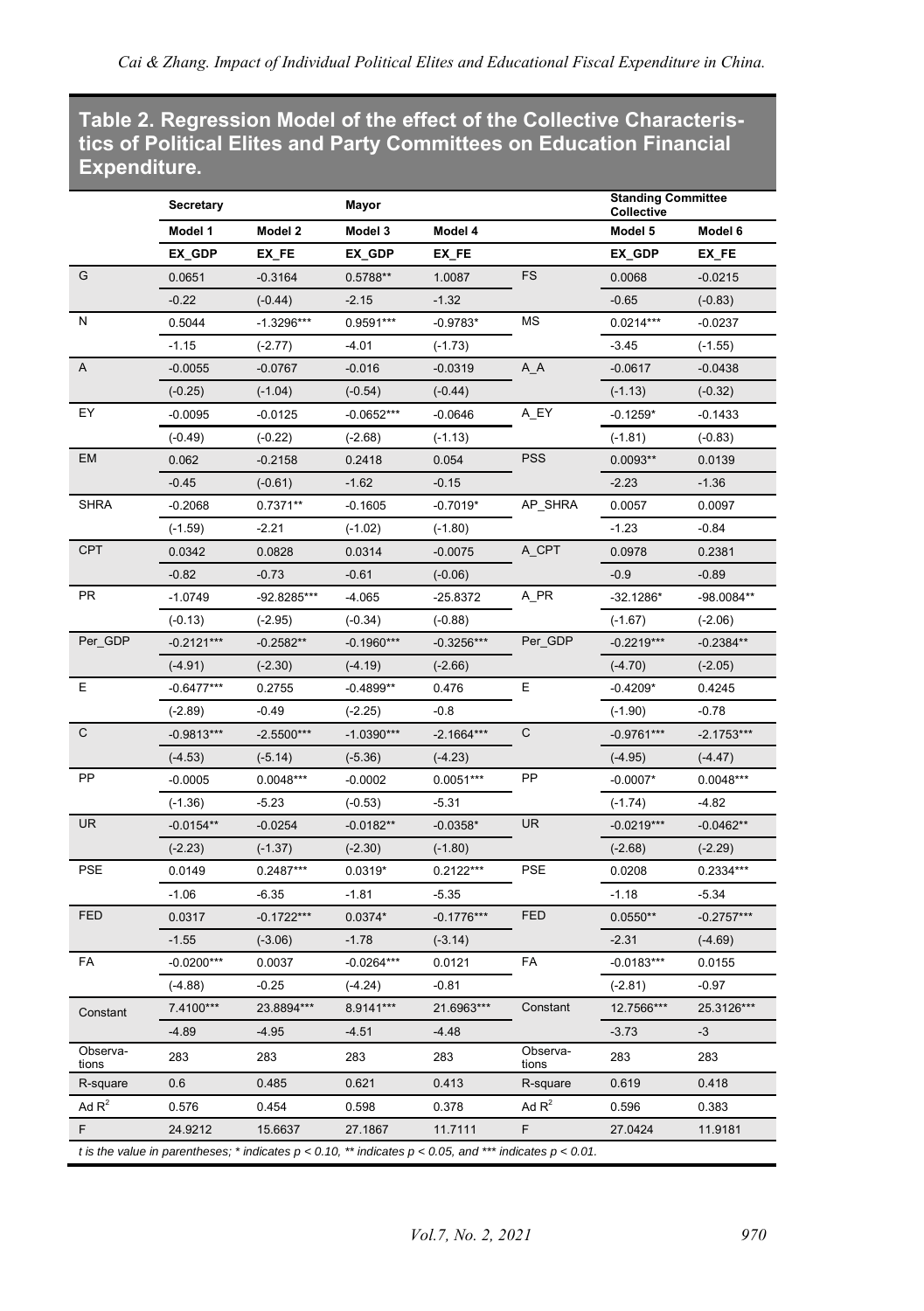of GDP, but reduces education finance relative to the proportion of fiscal expenditure by 0.9783%. Education expenditure is affected by the number of years of education the mayor has – where mayors have more education, less is spent on education. A significant negative effect of a domicile serving mayor occurs, that is, the local mayor doesn't have regional favoritism in the education financial expenditure, inversely, it restricts the education financial expenditure level.

Judging from the regression model of the leaders of the prefecture-level standing committee, the collective characteristics of the standing committee of the party committee have a significant impact on the proportion of education finance relative to GDP and fiscal expenditure. In Models 5 and 6, it can be seen that gender structure, average age, average tenure, and average household registration ratio of the standing committee of the prefecture-level party committee do not significantly affect local education fiscal expenditures. The proportion of minority nationalities, the average years of education, the professional background and the average rate of promotion all significantly affect fiscal expenditure for education. Specifically, the party committee and the collective members of minority groups is positively correlated with proportion of education expenditure relative to GDP, indicating that members of the standing committee of minority background are more likely to approve education expenditures. Prefecturelevel party committee members with more years of education on average are less likely to increase education spending. In the prefecture-level party committee collective, the more members that had a background in social sciences, the more the collective spent on education. In party committees that had a faster average promotion rate, the standing committee of the collective spent more on education.

The collective characteristics of political elites and party committees have a consistent influence on expenditures in education. First, the national characteristics of the secretary, the mayor and the standing committee collectively have a significant and complex relationship to education expenditure. Models 2 and 4 showed that party secretaries and mayors from minority nationalities tend to reduce the proportion of education finances relative to local officials from the Han nationality. However, models 3 and 5 indicate that officials from minority nationalities will reduce the proportion of fiscal expenditures relative to GDP. This shows that the identity of minority officials of local officials can increase the overall level of education and financial expenditures, whether for individual officials or standing committees. However, their efforts they exert are insufficient under the limited financial conditions, and they would like to use other basic public fiscal expenditures to take over the education finance. Second, both Models 3 and 5 showed that the higher the education level of the officials, the less enthusiastic they are about financial expenditures on education. This shows that highly educated officials have high expectation of achievement and relatively strong promotion motivation. Third, models 2, 5, and 6 showed that the promotion rate of the secretary and the party committee is significantly negatively correlated with financial expenditures on education. This shows that with a better development situation, officials do not increase education expenditure; the secretary and the standing committee have similar views on promotion. Officials promotion assessment and non-financial situation of education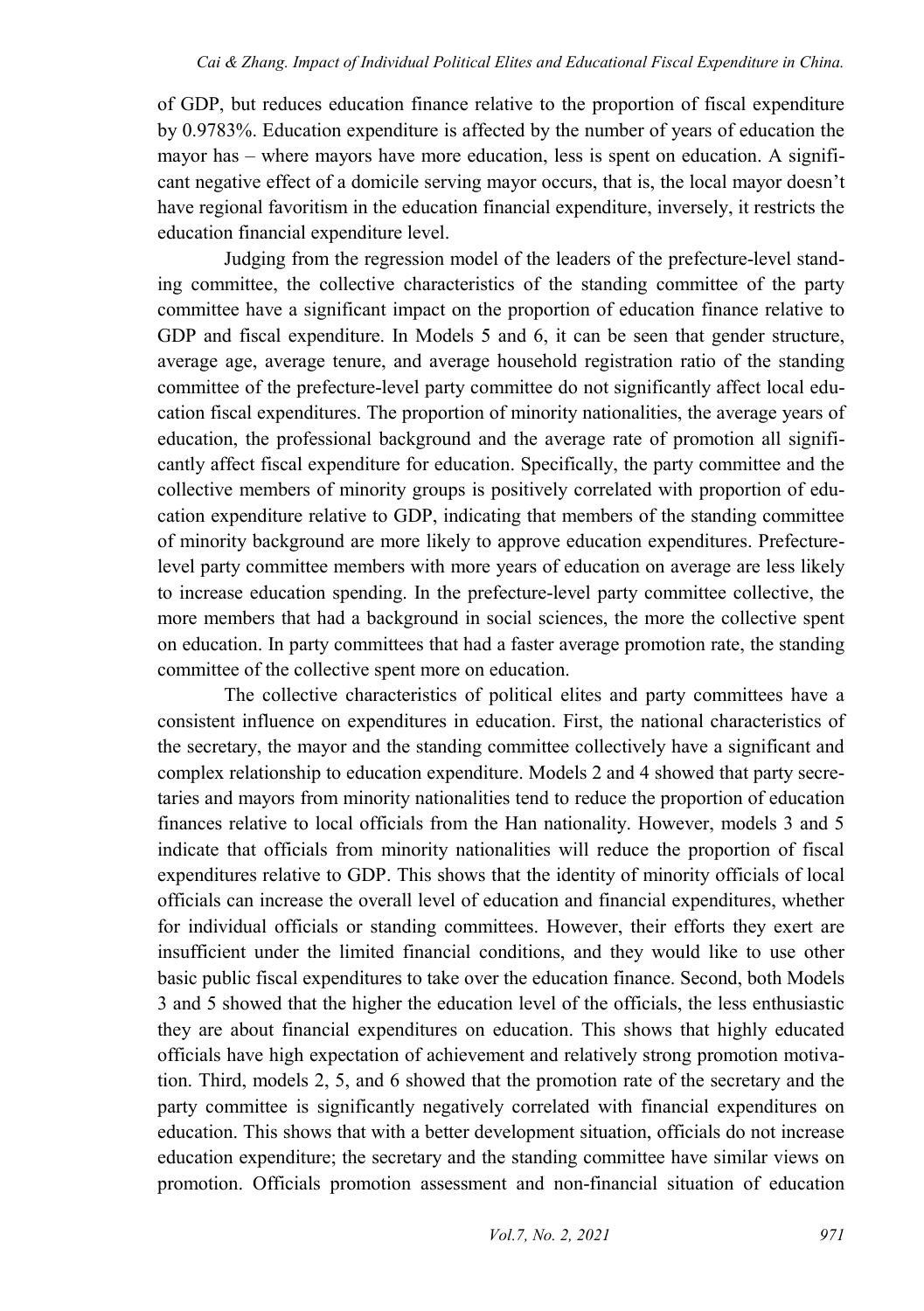occupies an important portion, education has not been given sufficient attention in local development. Fourth, regardless of whether the local political elite is an individual or a collective, financial expenditures on education are not affected by the age of the official or the length of the current term of office.

The individual characteristics of the political elite and the party committee's standing committee also have inconsistent effects on education expenditures. For example, genders have inconsistent impact. Model 3 shows that female mayors can significantly affect education expenditures, but models 5 and 6 show no significant gender effects in the standing committee. Secondly, the influence of professional background characteristics is inconsistent. Models 1, 2, 3, and 4 showed that the professional background of the secretary and the mayor does not have a significant effect on fiscal expenditures in education, but model 5 shows that the collective professional structure of the standing committee does have a significant effect on the fiscal expenditure of education. In particular, members of the standing committee with social science professional backgrounds have a strong preference for educational expenditures. Furthermore, the characteristics of serving in the household registration area or not does not affect this relationship. Model 2 and 3 show that a geographical favoritism exists for the secretary but the mayor that act in opposition. Models 5 and 6 show the standing committee of the collective centralized decision-making process, because the individual is subject to the influence of other officials of the standing committee, and such geographical favoritism disappears. This shows that the characteristics of the officials working in the household registration area have a significant impact on the education fiscal expenditure. However, due to inconsistent motivation and demand for the individual's promotion, there is an inconsistent attitude toward the public fiscal expenditures on education.

In general, influence of the political elite individual and the party committee standing committee on the educational fiscal expenditure is affected by nationality, years of education and the rate of promotion. Gender and working in the household registration area at the individual level also affect spending on education, but this effect disappears after the collective "personification" is taken into consideration. Professional background characteristics are not significant at the individual level of the political elite but are significant at the collective level. Age and term characteristics have no significant effect.

# The Degree of Influence of Each Variable:  $\Delta R^2$ -based Calculation

After comparing and analyzing the relationship between the personal characteristics of political elites and the influence of the collective characteristics of the standing committee on the fiscal expenditure of education, moreover for clarifying what the impact is of demographic characteristics and job experience characteristics on the education fiscal expenditure, and what specific characteristics have a critical impact on the fiscal expenditure of education, we use  $\Delta R^2$  (R Square Change)to analyze the amount of change index; which is majorly used to measure the impact of explanatory variables on the de-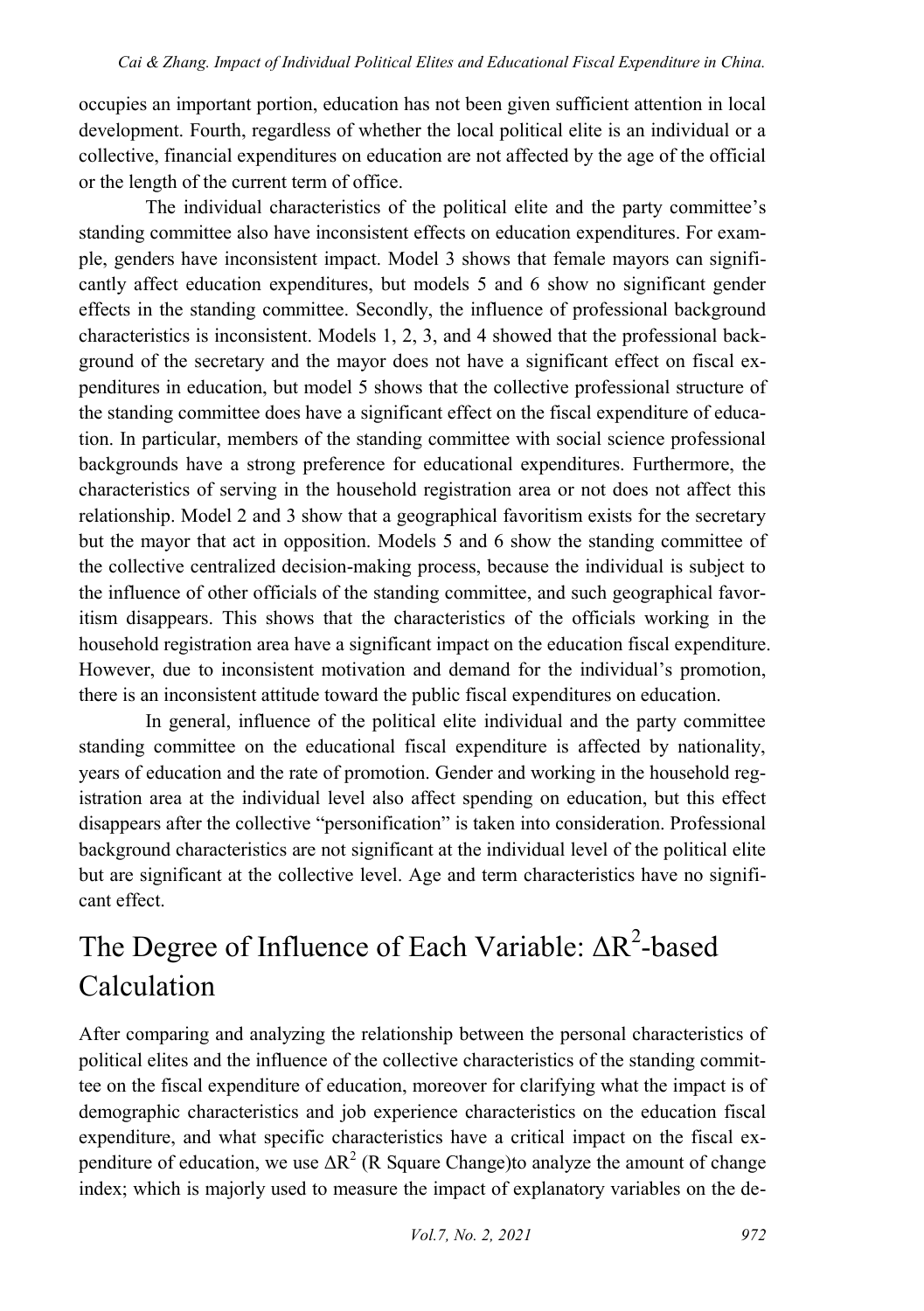### **Table 3. R<sup>2</sup> Change of the Effect of the Secretary's Individual Characteristics on the Financial Expenditure of Education.**

| <b>Dependent</b> | Independent<br>Variable                                       |       |       |                 |           |              | <b>Change Statistics</b> |                 |                 |                    |
|------------------|---------------------------------------------------------------|-------|-------|-----------------|-----------|--------------|--------------------------|-----------------|-----------------|--------------------|
| Variable         | <b>Dimension</b>                                              | R     | $R^2$ | AR <sup>2</sup> | <b>SE</b> | $\Delta R^2$ | F                        | DF <sub>1</sub> | DF <sub>2</sub> | <b>Significant</b> |
| Model 1          | Demographic<br>Characteristics                                | 0.23  | 0.053 | 0.036           | 1.857     | 0.053        | 3.108                    | 5               | 277             | 0.01               |
|                  | Job Experience<br>Characteristics                             | 0.279 | 0.078 | 0.051           | 1.843     | 0.025        | 2.475                    | 3               | 274             | 0.062              |
|                  | <b>Control Variables</b>                                      | 0.760 | 0.577 | 0.552           | 1.267     | 0.499        | 39.212                   | 8               | 266             | $\Omega$           |
| Model 2          | Demographic<br>Characteristics                                | 0.111 | 0.012 | 0.006           | 3.784     | 0.012        | 0.685                    | 5               | 277             | 0.635              |
|                  | Job Experience<br>Characteristics                             | 0.263 | 0.069 | 0.042           | 3.693     | 0.057        | 5.598                    | 3               | 274             | 0.001              |
|                  | <b>Control Variables</b>                                      | 0.628 | 0.395 | 0.358           | 3.023     | 0.325        | 17.874                   | 8               | 266             | $\mathbf 0$        |
|                  | $DE: Doarno of Eroadom: AD2: Adiubod D2: CEE: Chondord Error$ |       |       |                 |           |              |                          |                 |                 |                    |

*DF: Degree of Freedom; AR<sup>2</sup> : Adjusted R<sup>2</sup> ; SEE: Standard Error.*

#### **Table 4. R-Variation of the Effect of the Mayor's Individual Characteristics on Education Financial Expenditure.**

| <b>Dependent</b> | Independent                                                 |       |       |                 |           |              | <b>Change Statistics</b> |                 |                 |                    |
|------------------|-------------------------------------------------------------|-------|-------|-----------------|-----------|--------------|--------------------------|-----------------|-----------------|--------------------|
| Variable         | Variable<br><b>Dimension</b>                                | R     | $R^2$ | AR <sup>2</sup> | <b>SE</b> | $\Delta R^2$ | F                        | DF <sub>1</sub> | DF <sub>2</sub> | <b>Significant</b> |
| Model 3          | Demographic<br>Characteristics                              | 0.371 | 0.137 | 0.122           | 1.773     | 0.137        | 8.823                    | 5               | 277             | 0.000              |
|                  | Job Experience<br>Characteristics                           | 0.384 | 0.147 | 0.122           | 1.772     | 0.01         | 1.069                    | 3               | 274             | 0.363              |
|                  | <b>Control Variables</b>                                    | 0.788 | 0.621 | 0.598           | 1.2       | 0.473        | 41.461                   | 8               | 266             | 0.000              |
| Model 4          | Demographic<br>Characteristics                              | 0.16  | 0.025 | 0.008           | 3.759     | 0.025        | 1.447                    | 5               | 277             | 0.208              |
|                  | Job Experience<br>Characteristics                           | 0.182 | 0.033 | 0.005           | 3.764     | 0.008        | 0.735                    | 3               | 274             | 0.532              |
|                  | <b>Control Variables</b>                                    | 0.613 | 0.376 | 0.338           | 3.07      | 0.342        | 18.224                   | 8               | 266             | 0.000              |
|                  | $DF: Doare of Preadom: AP2: Adi: et P2: CEF: Chondord Even$ |       |       |                 |           |              |                          |                 |                 |                    |

*DF: Degree of Freedom; AR<sup>2</sup> : Adjusted R<sup>2</sup> ; SEE: Standard Error.*

#### **Table 5. R-Variation of the Effect of the Collective Characteristics of the Standing Committee on the Education Financial Expenditure.**

| <b>Dependent</b> | Independent                                                           |       |       |                 |           | <b>Change Statistics</b> |        |                 |                 |                         |
|------------------|-----------------------------------------------------------------------|-------|-------|-----------------|-----------|--------------------------|--------|-----------------|-----------------|-------------------------|
| Variable         | Variable<br><b>Dimension</b>                                          | R     | $R^2$ | AR <sup>2</sup> | <b>SE</b> | $\Delta R^2$             | F      | DF <sub>1</sub> | DF <sub>2</sub> | <b>Significant</b><br>F |
| Model 5          | Demographic<br>Characteristics                                        | 0.42  | 0.176 | 0.161           | 1.733     | 0.176                    | 11.849 | 5               | 277             | 0.000                   |
|                  | Job Experience<br>Characteristics                                     | 0.444 | 0.197 | 0.174           | 1.72      | 0.021                    | 2.383  | 3               | 274             | 0.070                   |
|                  | <b>Control Variables</b>                                              | 0.787 | 0.619 | 0.596           | 1.202     | 0.422                    | 36.867 | 8               | 266             | 0.000                   |
| Model 6          | Demographic<br>Characteristics                                        | 0.260 | 0.067 | 0.051           | 3.677     | 0.067                    | 4.004  | 5               | 277             | 0.002                   |
|                  | Job Experience<br>Characteristics                                     | 0.285 | 0.081 | 0.054           | 3.67      | 0.014                    | 1.36   | 3               | 274             | 0.255                   |
|                  | <b>Control Variables</b>                                              | 0.646 | 0.418 | 0.383           | 2.965     | 0.336                    | 19.207 | 8               | 266             | 0.000                   |
|                  | DF: Degree of Freedom; $AR^2$ : Adjusted $R^2$ ; SEE: Standard Error. |       |       |                 |           |                          |        |                 |                 |                         |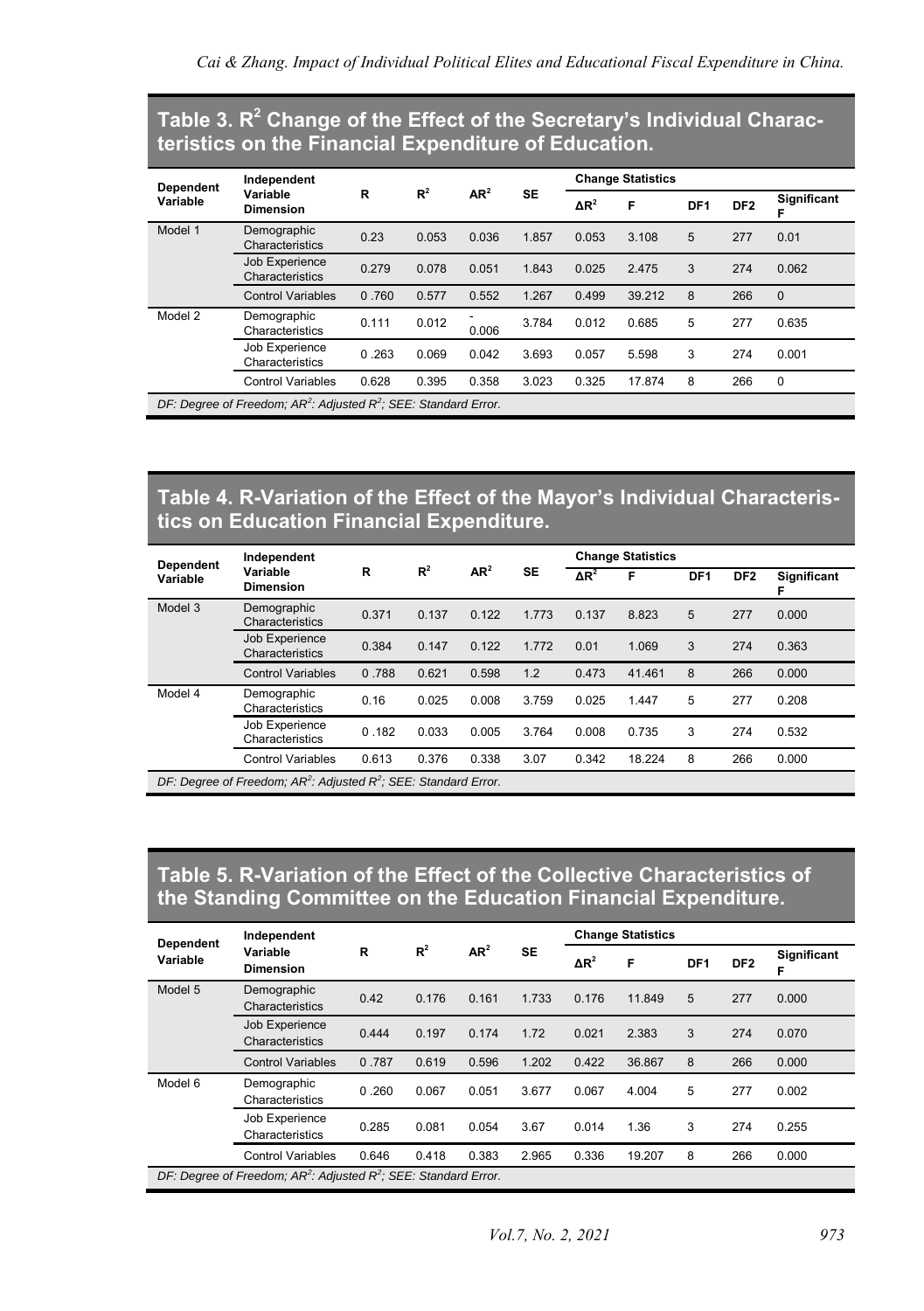pendent variable contrast level (Chen & Huan, 2010; Hanaysha et al., 2011). It is a measure of the contribution of each dependent variable to the independent variables (Johnson et al., 2004). The calculation formula is:

$$
\Delta R^2 = R^2_{\text{current}} - R^2_{\text{previous}}
$$

Where current is a model with an additional explanatory variable but is otherwise identical to the model previous. ΔR2 thus represents the contribution or additional explanatory power of the latest predictor variable on the dependent variable in the model interpretation.

Based on the nature and connotation of official characteristic variables, this study divides the independent variables into three dimensions and brings them into the regression model. Gender, nationality, age, years of education and professional background variables represent basic information for the officer, referred to as demographic characteristics, while serving in the household area, current tenure and promotion rate, serving as official's work experience characteristics. Socioeconomic background is used as the control variable. The  $\Delta R^2$  in each dimension was calculated using SPSS 24.0 and the results were presented below:

Among the models, model 1 (**Table 3**) reveals that demographic characteristics of the secretary can explain 5.3% of education expenditure relative GDP ( $\Delta R^2$  = 0.0053,  $n = 277$ ,  $p < 0.05$ ) and the explanatory power of the job characteristics is 7.8% ( $\Delta R^2$  = 0.025,  $n = 274$ ,  $p < 0.1$ ). Thus, secretary individual demographic characteristics and work experience characteristics have significant explanatory power on education expenditure, with demographic characteristics explaining a greater proportion of education spending than work experience characteristics. The secretary has a relatively strong effect on education financial expenditure, explaining 6.9% of the entire model ( $\Delta R^2$  = 0.057,  $n = 274$ ,  $p < 0.01$ ), while population statistical characteristics had no significant influence. This suggests that demographic and work experience characteristics of secretaries need to be paid peculiar attention because it will significantly explain the financial supply of local education.

From **Table 4**, in individual statistical characteristics of the population, only the mayor had any influence on financial education ( $\Delta R^2 = 0.137$ , n = 277, p < 0.01). This shows that the influence of the individual characteristics of the mayor on the financial expenditure in education mainly comes from its demographic characteristics, but the impact of work experience characteristics is relatively limited.

In model 5 of the collective characteristics of the party standing committee on the proportion of education fiscal expenditure in GDP, demographic characteristics  $(\Delta R^2 = 0.176, n = 277, p < 0.01)$  and work experience characteristics  $(\Delta R^2 = 0.021, n = 1.024)$ 274,  $p < 0.1$ ) are significant factors (**Table 5**). For the proportion of education fiscal expenditure in public fiscal expenditures, only demographic characteristics have significant influence ( $\Delta R^2 = 0.067$ , n = 277, p < 0.05). This shows that the characteristics of the two dimensions of the standing committee are important factors influencing the state of education fiscal expenditure, but comparing models 5 and 6 shows that demo-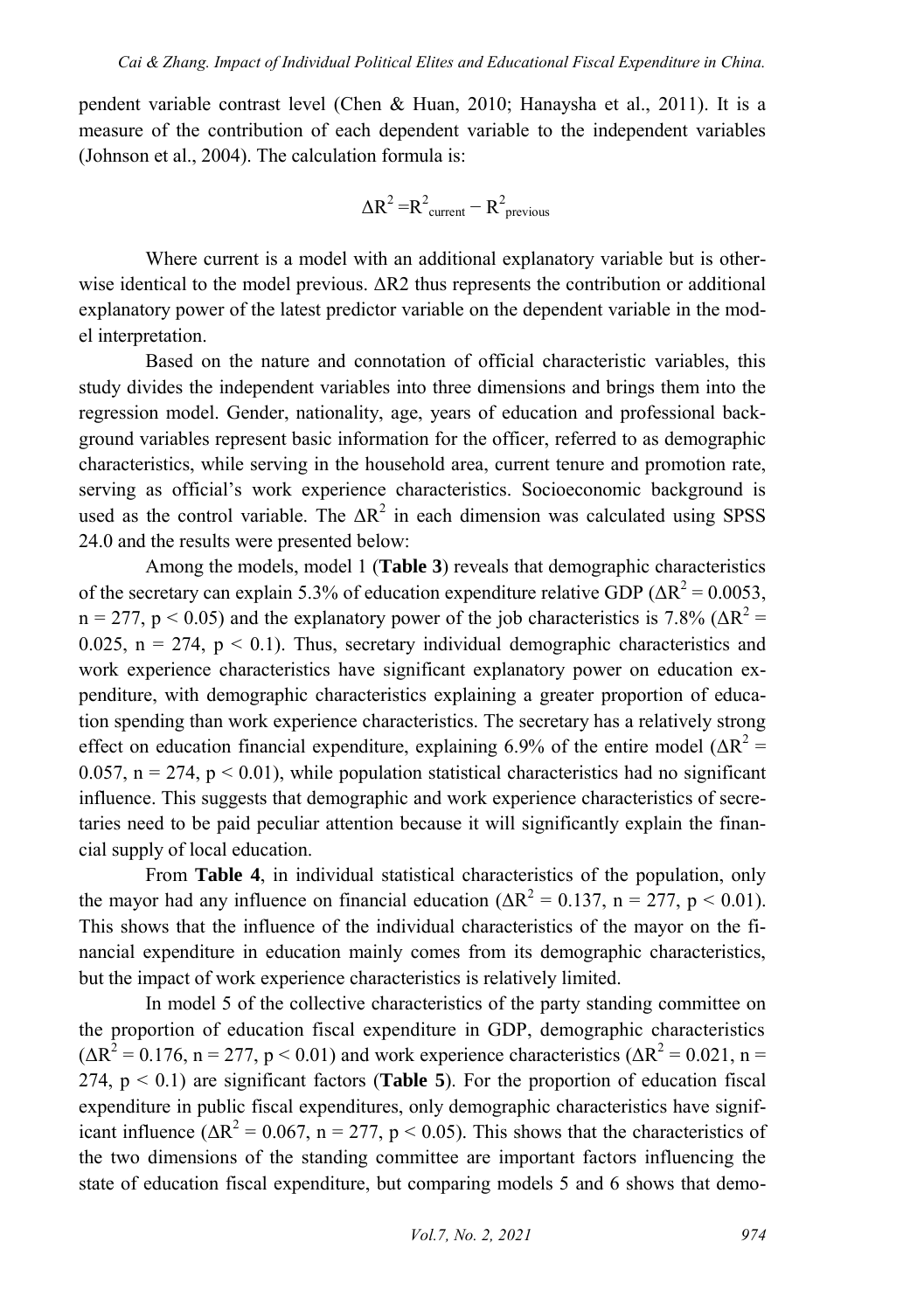#### **Table 6. The R<sup>2</sup> Changes of the Secretary's Individual Characteristics on the Fiscal Expenditure (% of GDP) of Education.**

| <b>Dependent</b>               | Independent                                                           |       |       |                 |           |              | <b>Adjusted Statistics</b> |                 |                 |             |
|--------------------------------|-----------------------------------------------------------------------|-------|-------|-----------------|-----------|--------------|----------------------------|-----------------|-----------------|-------------|
| Variable                       | Variable<br><b>Dimension</b>                                          | R     | $R^2$ | AR <sup>2</sup> | <b>SE</b> | $\Delta R^2$ | F                          | DF <sub>1</sub> | DF <sub>2</sub> | Significant |
| Demographic<br>Characteristics | N                                                                     | 0.202 | 0.041 | 0.037           | 1.856     | 0.041        | 11.93                      | 1               | 281             | 0.001       |
|                                | EY                                                                    | 0.222 | 0.049 | 0.042           | 1.851     | 0.008        | 2.458                      | 1               | 280             | 0.118       |
|                                | $\overline{A}$                                                        | 0.226 | 0.051 | 0.041           | 1.853     | 0.002        | 0.540                      | $\mathbf{1}$    | 279             | 0.463       |
|                                | <b>EM</b>                                                             | 0.228 | 0.052 | 0.038           | 1.855     | 0.001        | 0.356                      | $\mathbf{1}$    | 278             | 0.551       |
|                                | G                                                                     | 0.23  | 0.053 | 0.036           | 1.857     | 0.001        | 0.292                      | 1               | 277             | 0.590       |
| Job experience                 | <b>SHRA</b>                                                           | 0.257 | 0.066 | 0.046           | 1.848     | 0.013        | 3.843                      | 1               | 276             | 0.051       |
| Characteristics                | <b>CPT</b>                                                            | 0.266 | 0.071 | 0.047           | 1.847     | 0.005        | 1.342                      | 1               | 275             | 0.248       |
|                                | <b>PR</b>                                                             | 0.279 | 0.078 | 0.051           | 1.843     | 0.007        | 2.213                      | 1               | 274             | 0.138       |
| Control Varia-<br>ble          |                                                                       | 0.760 | 0.577 | 0.552           | 1.267     | 0.499        | 39.212                     | 8               | 266             | 0.000       |
|                                | DF: Degree of Freedom; $AR^2$ : Adjusted $R^2$ ; SEE: Standard Error. |       |       |                 |           |              |                            |                 |                 |             |

**Table 7. the R<sup>2</sup> Changes of the Secretary's Individual Characteristics on the Fiscal Expenditure of Education (The Proportion of Fiscal Expenditure).**

| <b>Dependent</b>                                                     | Independent<br>Variable |       |       |                 |           | <b>Adjusted Statistics</b> |        |                 |                 |             |  |
|----------------------------------------------------------------------|-------------------------|-------|-------|-----------------|-----------|----------------------------|--------|-----------------|-----------------|-------------|--|
| Variable                                                             | <b>Dimension</b>        | R     | $R^2$ | AR <sup>2</sup> | <b>SE</b> | $\Delta R^2$               | F      | DF <sub>1</sub> | DF <sub>2</sub> | Significant |  |
| Demographic                                                          | N                       | 0.202 | 0.041 | 0.037           | 1.856     | 0.041                      | 11.93  |                 | 281             | 0.001       |  |
| Characteristics                                                      | <b>EM</b>               | 0.222 | 0.049 | 0.042           | 1.851     | 0.008                      | 2.458  |                 | 280             | 0.118       |  |
|                                                                      | EY                      | 0.226 | 0.051 | 0.041           | 1.853     | 0.002                      | 0.54   |                 | 279             | 0.463       |  |
|                                                                      | G                       | 0.228 | 0.052 | 0.038           | 1.855     | 0.001                      | 0.356  |                 | 278             | 0.551       |  |
|                                                                      | $\overline{A}$          | 0.23  | 0.053 | 0.036           | 1.857     | 0.001                      | 0.292  |                 | 277             | 0.590       |  |
| Job Experience<br>Characteristics                                    | <b>PR</b>               | 0.257 | 0.066 | 0.046           | 1.848     | 0.013                      | 3.843  |                 | 276             | 0.051       |  |
|                                                                      | <b>SHRA</b>             | 0.266 | 0.071 | 0.047           | 1.847     | 0.005                      | 1.342  |                 | 275             | 0.248       |  |
|                                                                      | <b>CPT</b>              | 0.279 | 0.078 | 0.051           | 1.843     | 0.007                      | 2.213  |                 | 274             | 0.138       |  |
| <b>Control Variable</b>                                              |                         | 0.760 | 0.577 | 0.552           | 1.267     | 0.499                      | 39.212 | 8               | 266             | 0.000       |  |
| DF: Degree of Freedom; $AR^2$ : Adjusted $R^2$ ; SE: Standard Error. |                         |       |       |                 |           |                            |        |                 |                 |             |  |

graphic characteristics ( $\Delta R^2 = 0.176$ ,  $\Delta R^2 = 0.067$ ) contribute more than do work experience characteristics  $(\Delta R^2 = 0.021, \Delta R^2 = 0.014)$ . This indicates that for the collective identity, demographic characteristics have stronger explanatory power, but it is not sufficient to fully explain fiscal education supply factors if without consideration of the collective identity.

Although it is known that it is necessary to focus on the demographic and tenure characteristics of the secretary by calculating  $R^2$  change in each dimension, the demographic characteristics of the mayor, and the demographic and work experiences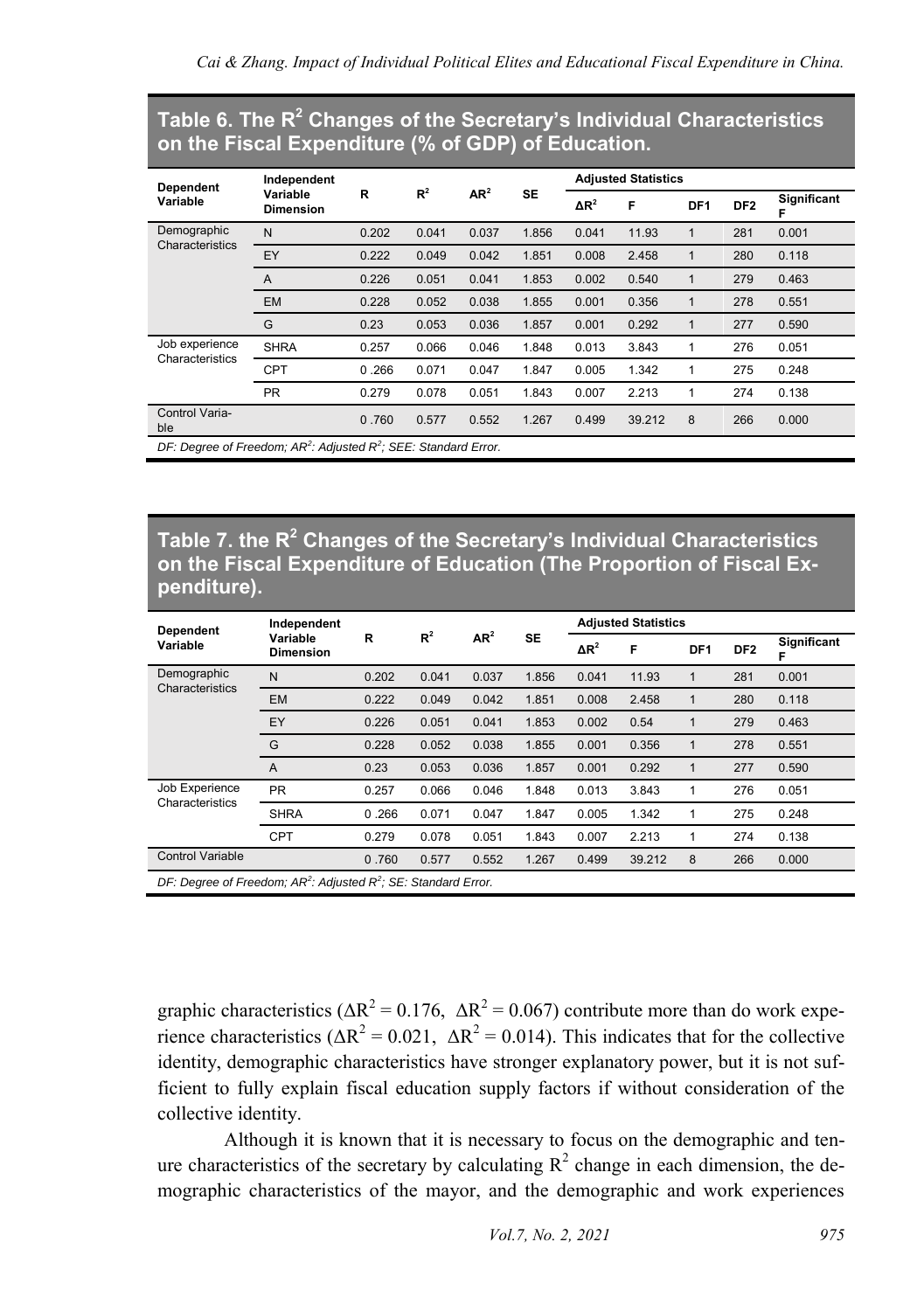#### **Table 8. The R<sup>2</sup> Changes in the Effect of the Mayor's Individual Characteristics on Educational Fiscal Expenditure (% of GDP).**

| <b>Dependent</b>                                                     | Independent                  |       |       |                 |           | <b>Adjusted Statistics</b> |        |                 |                 |             |
|----------------------------------------------------------------------|------------------------------|-------|-------|-----------------|-----------|----------------------------|--------|-----------------|-----------------|-------------|
| Variable                                                             | Variable<br><b>Dimension</b> | R     | $R^2$ | AR <sup>2</sup> | <b>SE</b> | $\Delta R^2$               | F      | DF <sub>1</sub> | DF <sub>2</sub> | Significant |
| Demographic<br>Characteristics                                       | N                            | 0.322 | 0.103 | 0.1             | 1.795     | 0.103                      | 32.419 | 1               | 281             | 0.000       |
|                                                                      | <b>EM</b>                    | 0.346 | 0.12  | 0.113           | 1.781     | 0.016                      | 5.151  | 1               | 280             | 0.024       |
|                                                                      | A                            | 0.364 | 0.133 | 0.123           | 1.772     | 0.013                      | 4.147  | 1               | 279             | 0.043       |
|                                                                      | EY                           | 0.368 | 0.136 | 0.123           | 1.771     | 0.003                      | 1.041  | $\mathbf{1}$    | 278             | 0.309       |
|                                                                      | G                            | 0.371 | 0.137 | 0.122           | 1.773     | 0.002                      | 0.518  | 1               | 277             | 0.472       |
| Job Experience<br>Characteristics                                    | <b>SHRA</b>                  | 0.381 | 0.145 | 0.126           | 1.768     | 0.008                      | 2.441  |                 | 276             | 0.119       |
|                                                                      | <b>CPT</b>                   | 0.382 | 0.146 | 0.124           | 1.77      | 0.001                      | 0.392  | 1               | 275             | 0.532       |
|                                                                      | <b>PR</b>                    | 0.384 | 0.147 | 0.122           | 1.772     | 0.001                      | 0.386  | 1               | 274             | 0.535       |
| <b>Control Variable</b>                                              |                              | 0.788 | 0.621 | 0.598           | 1.2       | 0.473                      | 41.461 | 8               | 266             | 0.000       |
| DF: Degree of Freedom; $AR^2$ : Adjusted $R^2$ ; SE: Standard Error. |                              |       |       |                 |           |                            |        |                 |                 |             |

#### **Table 9. The R<sup>2</sup> Changes of the Effect of the Mayor's Individual Characteristics on the Fiscal Expenditure of Education (The Proportion of Fiscal Expenditure).**

| Dependent                                                            | Independent<br>Variable |       |       |                 |           |              | <b>Adjusted Statistics</b> |                 |                 |                         |
|----------------------------------------------------------------------|-------------------------|-------|-------|-----------------|-----------|--------------|----------------------------|-----------------|-----------------|-------------------------|
| Variable                                                             | <b>Dimension</b>        | R     | $R^2$ | AR <sup>2</sup> | <b>SE</b> | $\Delta R^2$ | F                          | DF <sub>1</sub> | DF <sub>2</sub> | <b>Significant</b><br>F |
| Demographic<br>Characteristics                                       | N                       | 0.143 | 0.021 | 0.017           | 3.741     | 0.021        | 5.89                       |                 | 281             | 0.016                   |
|                                                                      | G                       | 0.152 | 0.023 | 0.016           | 3.743     | 0.003        | 0.781                      | $\mathbf 1$     | 280             | 0.378                   |
|                                                                      | <b>EM</b>               | 0.156 | 0.024 | 0.014           | 3.747     | 0.001        | 0.317                      | 1               | 279             | 0.574                   |
|                                                                      | A                       | 0.160 | 0.025 | 0.011           | 3.752     | 0.001        | 0.31                       |                 | 278             | 0.578                   |
|                                                                      | EY                      | 0.160 | 0.025 | 0.008           | 3.759     | $\mathbf{0}$ | $\mathbf 0$                |                 | 277             | 0.983                   |
| Job Experience<br>Characteristics                                    | <b>SHRA</b>             | 0.174 | 0.03  | 0.99            | 3.756     | 0.005        | 1.34                       |                 | 276             | 0.248                   |
|                                                                      | <b>CPT</b>              | 0.179 | 0.032 | 0.007           | 3.76      | 0.002        | 0.518                      |                 | 275             | 0.472                   |
|                                                                      | <b>PR</b>               | 0.182 | 0.033 | 0.005           | 3.764     | 0.001        | 0.355                      | 1               | 274             | 0.552                   |
| <b>Control Variable</b>                                              |                         | 0.613 | 0.376 | 0.338           | 3.07      | 0.342        | 18.224                     | 8               | 266             | 0.000                   |
| DF: Degree of Freedom; $AR^2$ : Adjusted $R^2$ ; SE: Standard Error. |                         |       |       |                 |           |              |                            |                 |                 |                         |

characteristics of the standing committee. However, we still do not know which characteristic independent variables would produce the greatest impact on the fiscal expenditure of education. Next, we use the stepwise method to calculate the  $\Delta R^2$  of all characteristic independent variables.

Among the demographic characteristics, the contribution rate of nationality characteristics is the largest ( $\Delta R^2 = 0.041$ , n = 281, p < 0.01; **Table 6**). When combined with the regression coefficients in Table 2, it can be concluded that the secretary originated from minorities nationality will inhibit education expenditure to a large extent,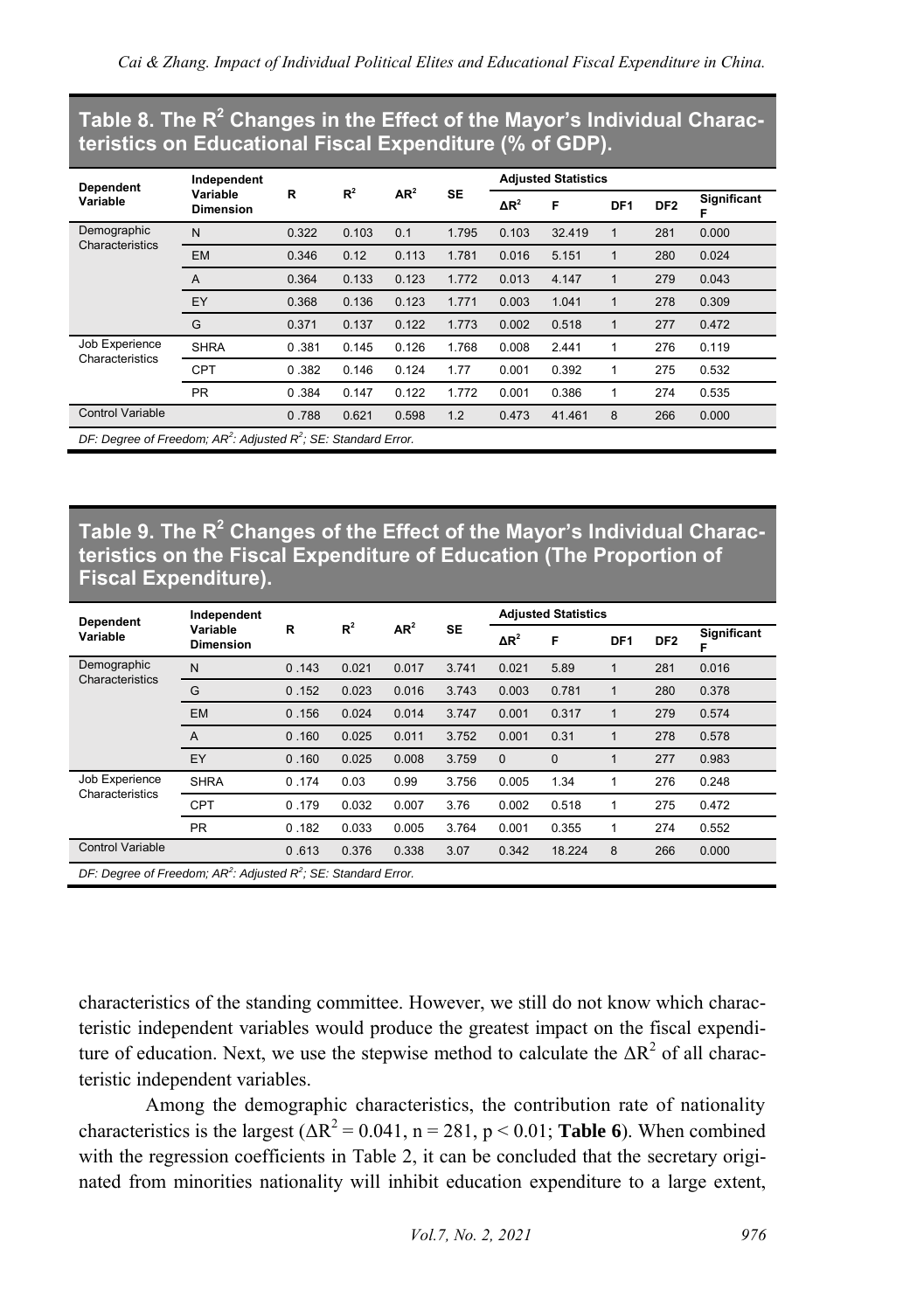#### **Table 10. The R<sup>2</sup> Changes of the Effect of the Collective Characteristics of the Standing Committee on the Education Fiscal Expenditure (GDP Ratio).**

| <b>Dependent</b>                                                     | Independent                  |       |       | AR <sup>2</sup> | <b>SE</b> |              | <b>Adjusted Statistics</b> |                 |                 |             |
|----------------------------------------------------------------------|------------------------------|-------|-------|-----------------|-----------|--------------|----------------------------|-----------------|-----------------|-------------|
| Variable                                                             | Variable<br><b>Dimension</b> | R     | $R^2$ |                 |           | $\Delta R^2$ | F                          | DF <sub>1</sub> | DF <sub>2</sub> | Significant |
| Demographic<br>Characteristics                                       | N                            | 0.143 | 0.021 | 0.017           | 3.741     | 0.021        | 5.89                       |                 | 281             | 0.016       |
|                                                                      | G                            | 0.152 | 0.023 | 0.016           | 3.743     | 0.003        | 0.781                      |                 | 280             | 0.378       |
|                                                                      | <b>EM</b>                    | 0.156 | 0.024 | 0.014           | 3.747     | 0.001        | 0.317                      |                 | 279             | 0.574       |
|                                                                      | A                            | 0.160 | 0.025 | 0.011           | 3.752     | 0.001        | 0.31                       |                 | 278             | 0.578       |
|                                                                      | EY                           | 0.160 | 0.025 | 0.008           | 3.759     | $\Omega$     | $\Omega$                   |                 | 277             | 0.983       |
| Job Experience<br>Characteristics                                    | <b>SHRA</b>                  | 0.174 | 0.03  | 0.99            | 3.756     | 0.005        | 1.34                       |                 | 276             | 0.248       |
|                                                                      | <b>CPT</b>                   | 0.179 | 0.032 | 0.007           | 3.76      | 0.002        | 0.518                      |                 | 275             | 0.472       |
|                                                                      | <b>PR</b>                    | 0.182 | 0.033 | 0.005           | 3.764     | 0.001        | 0.355                      |                 | 274             | 0.552       |
| <b>Control Variable</b>                                              |                              | 0.613 | 0.376 | 0.338           | 3.07      | 0.342        | 18.224                     | 8               | 266             | 0.000       |
| DF: Degree of Freedom: $AR^2$ : Adiusted $R^2$ : SE: Standard Error. |                              |       |       |                 |           |              |                            |                 |                 |             |

#### **Table 11. The R<sup>2</sup> Changes of the Effect of the Collective Characteristics of the Standing Committee on the Fiscal Expenditure of Education (The Proportion of Fiscal Expenditure).**

| <b>Dependent</b>                                                     | Independent                  |       |       |                 |           | <b>Adjusted Statistics</b> |        |                 |                 |                  |
|----------------------------------------------------------------------|------------------------------|-------|-------|-----------------|-----------|----------------------------|--------|-----------------|-----------------|------------------|
| Variable                                                             | Variable<br><b>Dimension</b> | R     | $R^2$ | AR <sup>2</sup> | <b>SE</b> | $\Delta R^2$               | F      | DF <sub>1</sub> | DF <sub>2</sub> | Significant<br>F |
| Demographic                                                          | <b>MS</b>                    | 0.198 | 0.039 | 0.036           | 3.705     | 0.039                      | 11.455 | 1               | 281             | 0.001            |
| Characteristics                                                      | <b>PSS</b>                   | 0.250 | 0.063 | 0.056           | 3.666     | 0.023                      | 7.015  | 1               | 280             | 0.990            |
|                                                                      | A                            | 0.257 | 0.066 | 0.056           | 3.667     | 0.003                      | 0.975  | 1               | 279             | 0.324            |
|                                                                      | EY                           | 0.259 | 0.067 | 0.054           | 3.671     | 0.001                      | 0.38   | 1               | 278             | 0.538            |
|                                                                      | <b>FS</b>                    | 0.260 | 0.067 | 0.051           | 3.677     | $\Omega$                   | 0.064  | 1               | 277             | 0.800            |
| Job Experience                                                       | <b>PR</b>                    | 0.269 | 0.072 | 0.052           | 3.674     | 0.005                      | 1.48   | 1               | 276             | 0.225            |
| Characteristics                                                      | A CPT                        | 0.280 | 0.079 | 0.055           | 3.668     | 0.006                      | 1.849  | 1               | 275             | 0.175            |
|                                                                      | A SHRA                       | 0.285 | 0.081 | 0.054           | 3.67      | 0.003                      | 0.75   | 1               | 274             | 0.387            |
| <b>Control Variable</b>                                              |                              | 0.646 | 0.418 | 0.383           | 2.965     | 0.336                      | 19.207 | 8               | 266             | 0.000            |
| DF: Degree of Freedom; $AR^2$ : Adjusted $R^2$ ; SE: Standard Error. |                              |       |       |                 |           |                            |        |                 |                 |                  |

and that this feature should be focused more than any other demographic characteristics of the secretary.

In the secretary's tenure characteristics, the promotion rate contributed the largest component ( $\Delta R^2$  = 0.052, n = 276, p < 0.01), making it the most important focus (**Table 7**). From this, it can be inferred that the secretary is overly concerned with personal political promotion, and this concern is unfavorable toward improving the fiscal expenditure on education.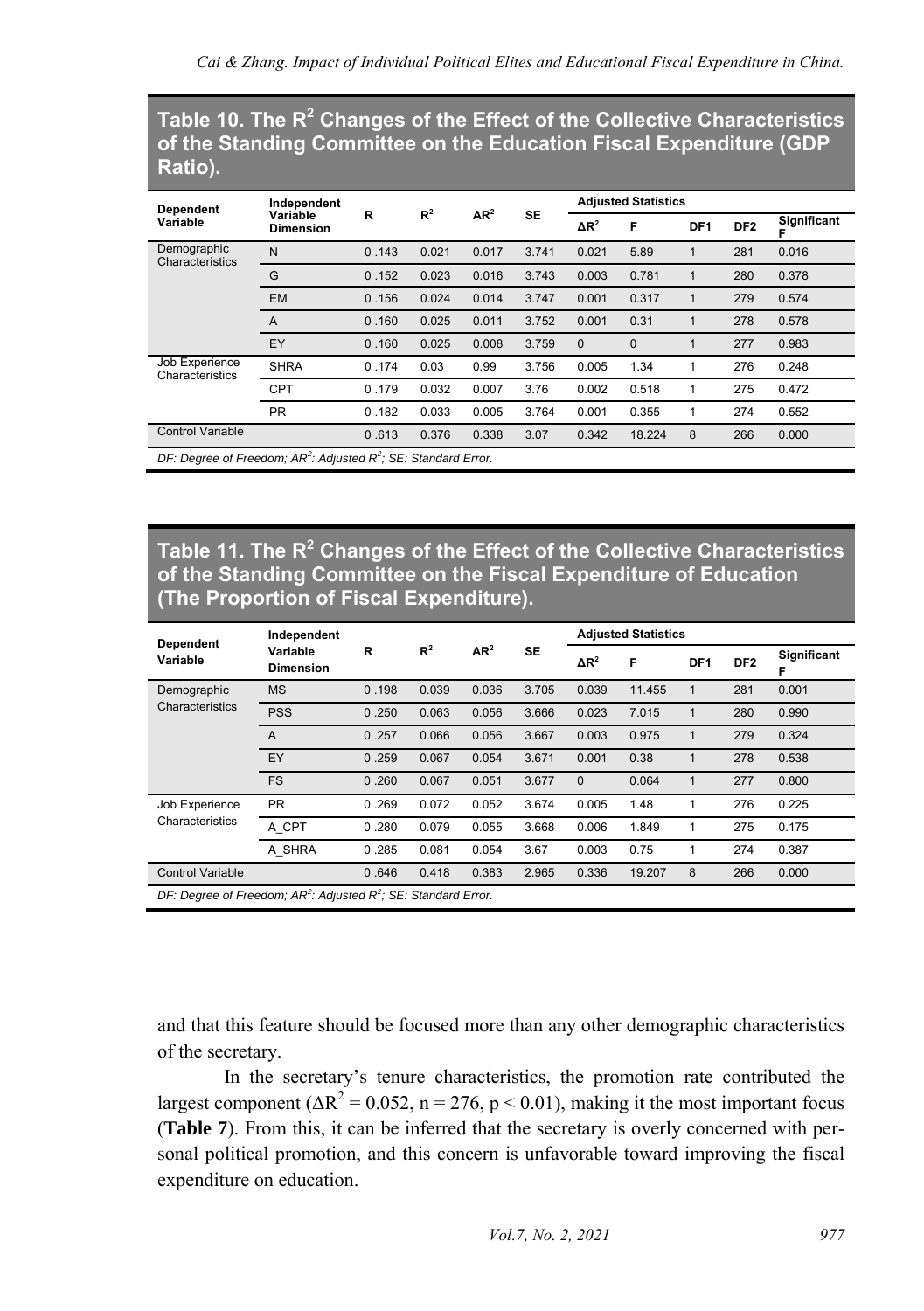**Tables 8** and **9** revealed that nationality in the demographic characteristics contributed the most for the mayor ( $\Delta R^2 = 0.103$ ,  $\Delta R^2$  change = 0.021), along with the professional background and age ( $\Delta R^2 = 0.016$ ,  $\Delta R^2 = 0.013$ ). This indicates that the difference in the individual characteristics of the mayor on education finance expenditure mainly comes from nationality, professional backgrounds, and age; but not the work experience characteristics.

Among the collective demographic characteristics of the standing committee, the contribution rate of nationality is the largest ( $\Delta R^2 = 0.127$ ,  $\Delta R^2 = 0.039$ ; **Table 10** and 11, respectively), followed by professional background  $(\Delta R^2 = 0.023, \Delta R^2 = 0.023)$ , and then the average years of education ( $\Delta R^2 = 0.011$ ) and average age ( $\Delta R^2 = 0.013$ ); in the work experience characteristics, the current tenure had the highest contribution  $(\Delta R^2 = 0.012, n = 276, p < 0.05)$ . Thus, in the standing committee of the party committee, demographic characteristics are an important influencing factor on the state of education fiscal expenditure, and its importance is greater than the characteristics of work experiences.

By comparing  $\Delta R^2$ , it can be seen that the state of education fiscal expenditure is affected by the demographic characteristics of political elites and the collective characteristics of the standing committee. Each subject has its own key characteristics; it is necessary to pay attention to the nationality characteristics and promotion rate of the secretary; the nationality, professional background, and age characteristics of the mayor; the nationality, professional background, average years of education, average age, and average years of service of the Standing Committee. It can also be found that nationality characteristics in the political elite and the party committee standing committee are always the more important factors affecting the state of education and financial expenditure; for the collective, in addition to the nationality, the professional background, the average years of education, and the average age are also very important; in the impact of the tenure characteristics on the financial expenditure of education, the secretary is more likely to be affected by the rate of promotion, whereas the Standing Committee is more likely to be limited by the average length of current tenure.

### **Discussion**

Regression results (**Table 2**) on the effects of the political elite's individual characteristics and the standing committee's collective characteristics on expenditures on education have similarities and differences. The  $\Delta R^2$  in each dimension responds to which type of characteristic has a greater impact; the  $\Delta R^2$  of each independent variable further presents the influence of each characteristic reflecting the importance and explanatory power of each feature. Based on the empirical analysis above, we draw four main conclusions as follows.

First, local officials from minority nationalities can increase education fiscal expenditure in terms of the proportion of GDP, while at the same time restraining this expenditure relative to public fiscal expenditures. In fact, local officials from minority nationalities are mostly distributed in administrative areas with settlements of minority nationalities. Although the underdeveloped economic, the mandatory requirement of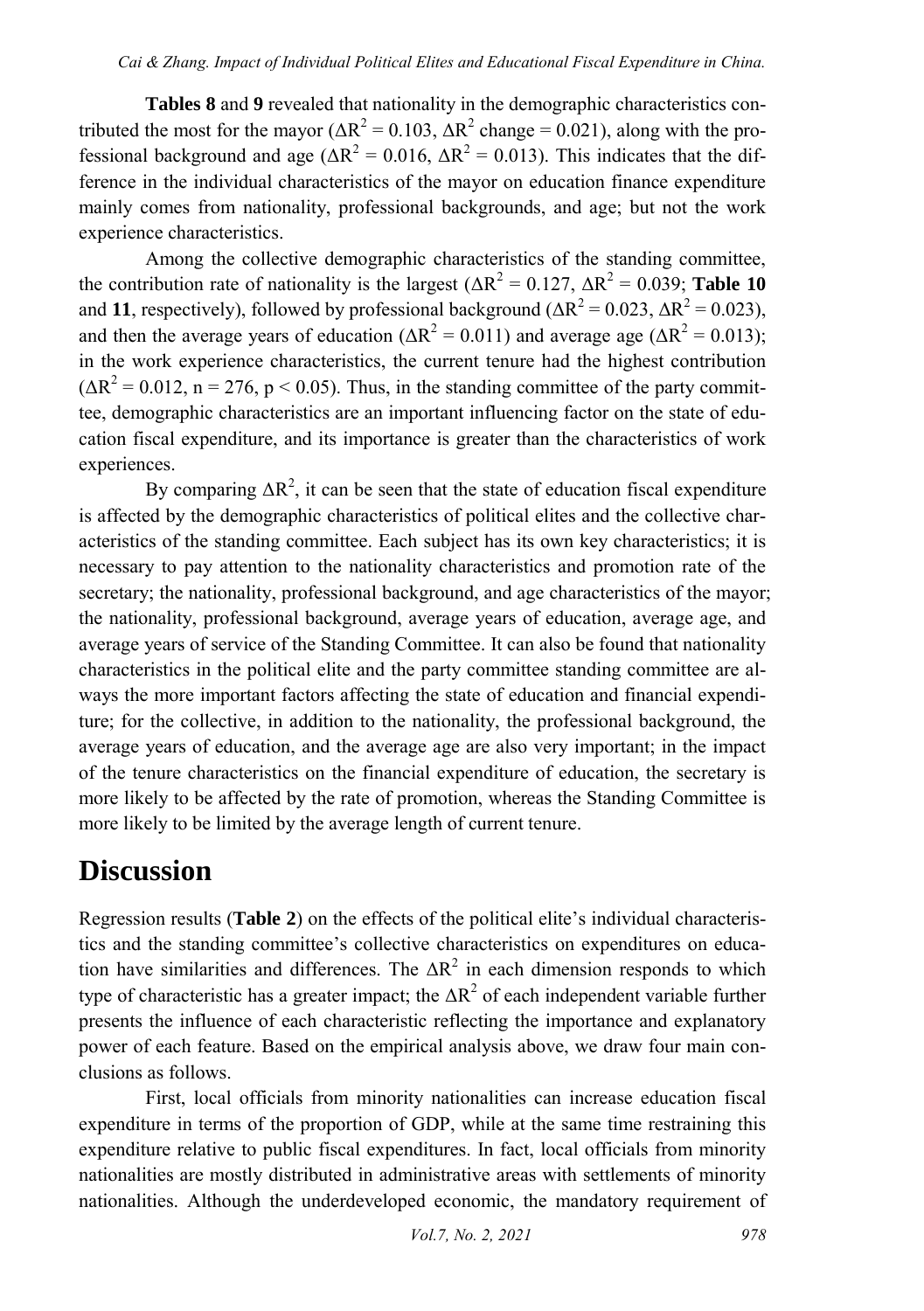education, the regional education financial expenditure lever is higher than the overall economic development level, and occupies an important position. However, due to the urgent need for public financial expenditures in the construction of basic public facilities and medical security in these areas, education has not maintained a priority in terms of limited public finances. This is exactly a direct reflection of the urgent needs in China's minority nationality areas, such as economic development and the contradictory public finance expenditures (Yao, 2008). It is precisely because of the realistic meaning of nationality, the characteristics of nationality have a high explanatory power, which, in turn, has a significant impact on both political elites and party committee members.

Second, the years of education of local officials are negatively correlated with fiscal expenditures on education, i.e. officials with higher education levels do not pay attention to funding education. This result agrees with Tingjin Lin (2009), Ran Song (2016), and Dingxing Wang (2017) who also found that for mayor or prefecture-level city secretary, the higher the education level was, the less local education expenditure was. Thus, elites with higher education do not improve the local leaders' passion for investing in public education. Instead, it implies that the diminishing marginal benefit of the official's own education experiences produces a negative impact on the personal cognition. Local officials, no matter on the individual or collective level, have strong desire for the political promotion, therefore, the rate of promotion has a greater influence on the secretary's decision-making of education fiscal expenditures, but this same effect is not significant for the mayor. The secretary has a stronger desire of promotion than the mayor, the reason is that the prefecture-level secretary is already the highestranking official at the prefecture level, so the next promotion target is a breakthrough from the prefecture level to the provincial level, and subsequently the competition is obviously more intense than that of the peers at the same level, which eventually requires more prominent political performance. Besides, given the restrictions on the age of promotion, they will easily neglect the public expenditure of education that generally has a lag of efficiency, and pay more attention to the "dominant" performance project in economic development. For the mayor, the next step is to promote further to the higher prefecture-level as a party committee secretary, the internal promotion base of the same level unit and the pressure are small, so, it is easier for them to take into account the education in the public fiscal expenditures, and to guarantee a certain fiscal expenditure in education.

Third, the political elite has a geographically-biased effect at the individual level, i.e. in terms of the special demographic characteristics of gender and serving in the household registration area or not, individual political elites tend to bring in their own emotional factors to educational financial decision-making, confirming the results of Persson and Zhuravskaya (2016) and Yiming Wang (2015). Relatively speaking, the standing committee of the party can avoid personal sensibility in collective decisionmaking, and is more likely to provide advice more rationally.

Finally, the differences in the professional background of the local political elites at the individual level do not significantly lead to decision-making differences. However, at the collective level, due to the collective efforts, each member can express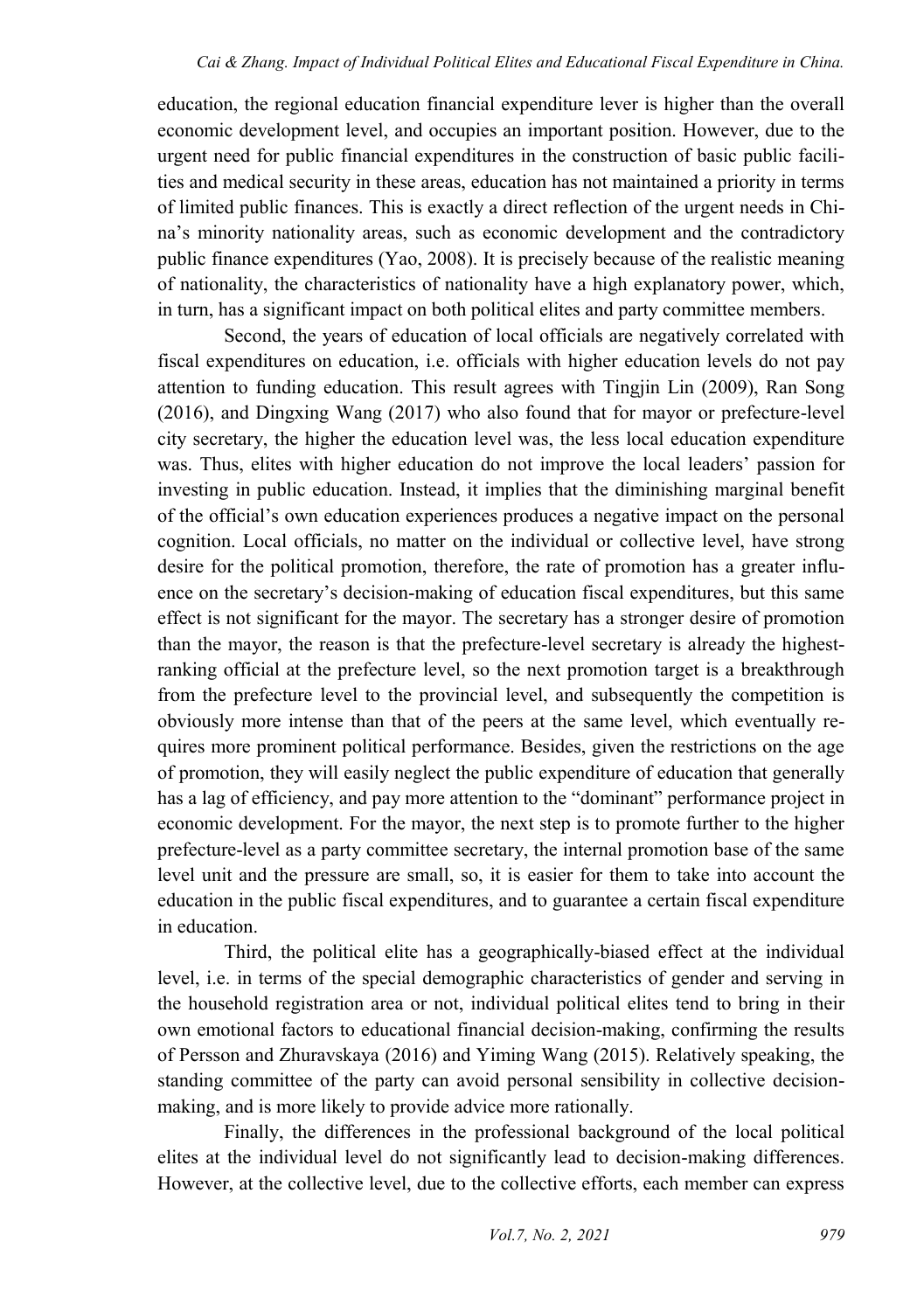their own point of view on the basis of their personal cognition that depicts a significant impact of professional background, which exactly confirms the view that the local officials at the prefecture-level are "complementary" in administrative skills (Chen, 2017). Meanwhile, members of the Standing Committee who have the social science background are more inclined to spend on education than those with natural science background when make a decision collectively. This may be due to the impact of professional curriculum and professional ability, which makes them be more professional in interpreting local social phenomena and policies at length, and be greater in the preference of education development.

In summary, the prefecture-level government is affected by the different characteristics of the secretary, mayor and standing committee of local party when deciding financial expenditure on education, but the chief executive effect of the secretary and the mayor changes during the operation of the democratic centralism. Comparative analysis of models and  $\Delta R^2$  reveal that, individually, the political elites have only a few characteristics that have significant impact and explanatory power, but the Standing Committee has more collective characteristics that produce more significant influence and stronger explanatory power. This shows that the influence of the collective characteristics of the Standing Committee on education expenditure is more significant. The potential reason for this may be attributed to the stronger promotion desire of the political elite in comparison to the collective, and such promotion impulse has been "buffered" to some extent in the collective decision-making process. This also proves, at least in part, that prefecture-level governments adhere to and implement the principle of democratic centralism in the local education fiscal expenditures such as providing education as the public goods, and the collective decision-making under the leadership of the party committee plays a leading role in deciding the supply of education.

### **Conclusions and Recommendations**

Based on the 2015 data of 283 prefecture-level administrative units in China, we found that local governments embody collective leadership in education finance decisionmaking. Local political elites and party committee leaders have a significant impact on education expenditures, with the influence of the latter greater than that of the former. The way in which individual characteristics and collective characteristics affect education fiscal expenditure is not completely consistent; however, nationality is always an important and significant influencing factor.

Our findings not only have important theoretical significance, but also have crucial reference value to further improve the choice of local leadership behavior, to optimize of local education financial decision-making, to understand the influence of local party and government leaders on education finance and the behavioral motives of local officials under the "Chinese-style decentralization" system, and to improve the supply of local education, Based on this, we make the following brief policy recommendations.

First, rationally allocate of the structure of both local party and government officials and the standing committee, in order to reduce bias of education financial deci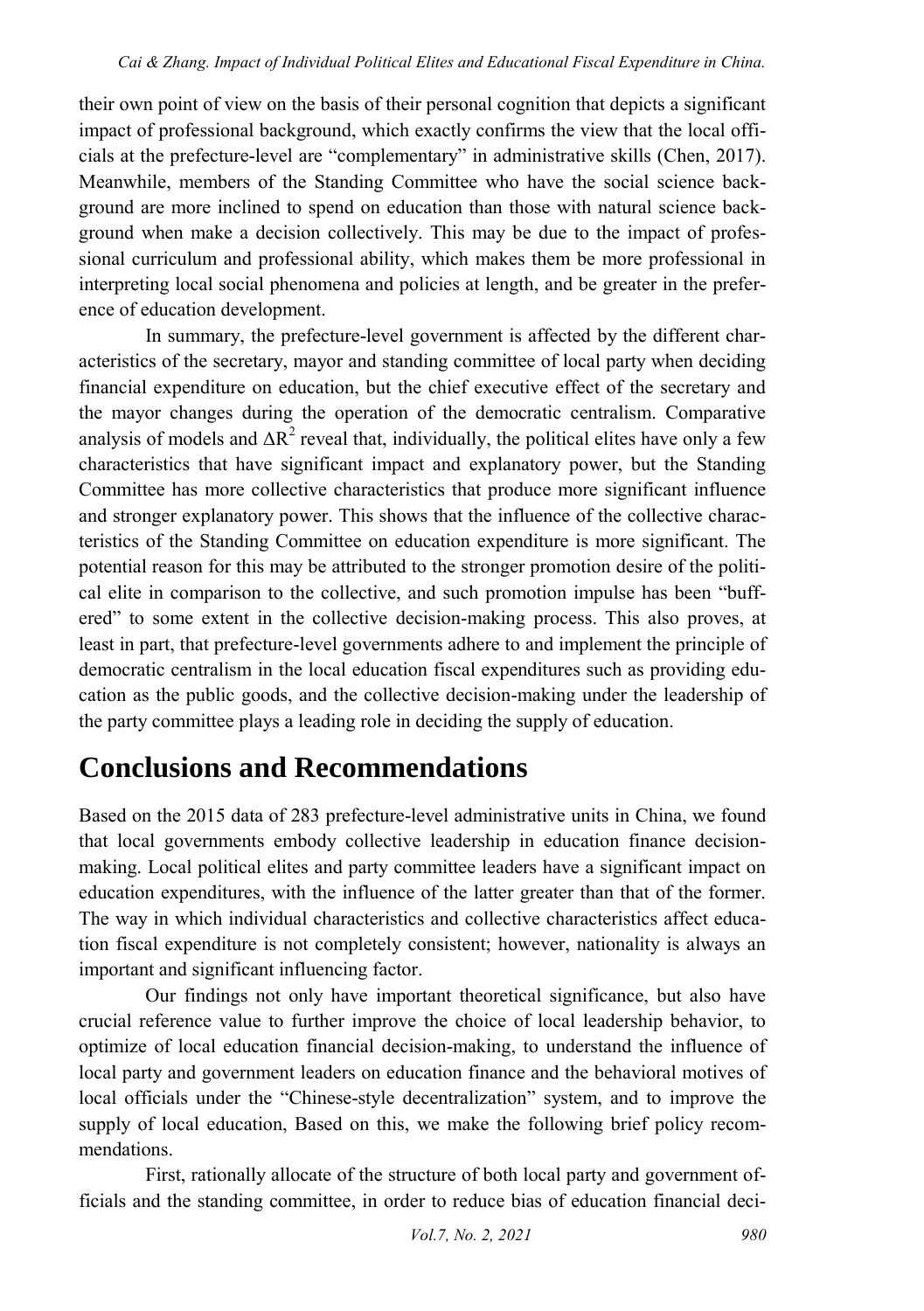sion-making. Our data showed that the demographic characteristics of both political elites and standing committees have significant impacts on the fiscal expenditure of education. The influence of the individual characteristics of political elites will be restricted by other members of the collective, and their influence will change in collective decision-making. For example, the differences in the professional background of the local political elites at the individual level do not significantly lead to decision-making differences, but at the collective level it can produce significant impact; however, the localization of the political elite disappeared at the collective level of the party committee. Considering that officials with different characteristics have their own advantages, we believe that the Standing Committee with complementary "skills" and "characteristics" should be able to comprehensively grasp the needs of local education development and rationally arrange local education and financial expenditures. Therefore, the leadership team should be structured with special attention by combining the demographics and work experiences, and so strengthening the guarantee of financial expenditure for education from the composition of officials.

Second, adhere to democratic centralism, give full play to the advantages of collective decision-making, and encourage stakeholders to participate in education and financial expenditure decision-making consultation. Our empirical results showed that the influence of local political elite characteristics on education expenditures is concentrated in a few individual characteristics, while the characteristics of standing collectives are relatively uniform; that is, local governments insist on democratic concentration in educational financial decision-making – the embodiment of the system. Moreover, the political elite's desire for political performance is significantly higher than that of the standing committee, indicating that officials may not fully guarantee their publicity in decision-making. Therefore, in the decision-making process, the democratic system should be fully implemented, and the decision-making process strictly observed. The core leader, as the "squad leader" and the collective "squad", must unite and work together to make a scientific and rational decision on education fiscal expenditure (Hu & Yang, 2018).

Third, increase education fiscal support for the poverty-stricken areas, supporting financial assessment and supervising administrative measures to ensure education "precise poverty alleviation". In the individual model of the political elite and the collective model of the standing committee, nationality characteristic has the greatest explanatory power. As mentioned above, there exists dilemma of education fiscal expenditure in the underdeveloped minority nationality areas In recent years, a series of education poverty alleviation policies such as the "Poverty Alleviation and Implementation Program for Deprivation of Poverty in Deep Poverty Areas (2018-2020)" are strengthening education support for minority nationalities, and guarantee special funds for education and local government funds to be timely available will enable the goal of education financial support to be truly achieved (The Ministry of Education's State Council Office, 2018). Therefore, The Third-party Evaluation Agencies should be created to guarantee an open and transparent process to improve the financial situation of education in poverty-stricken areas.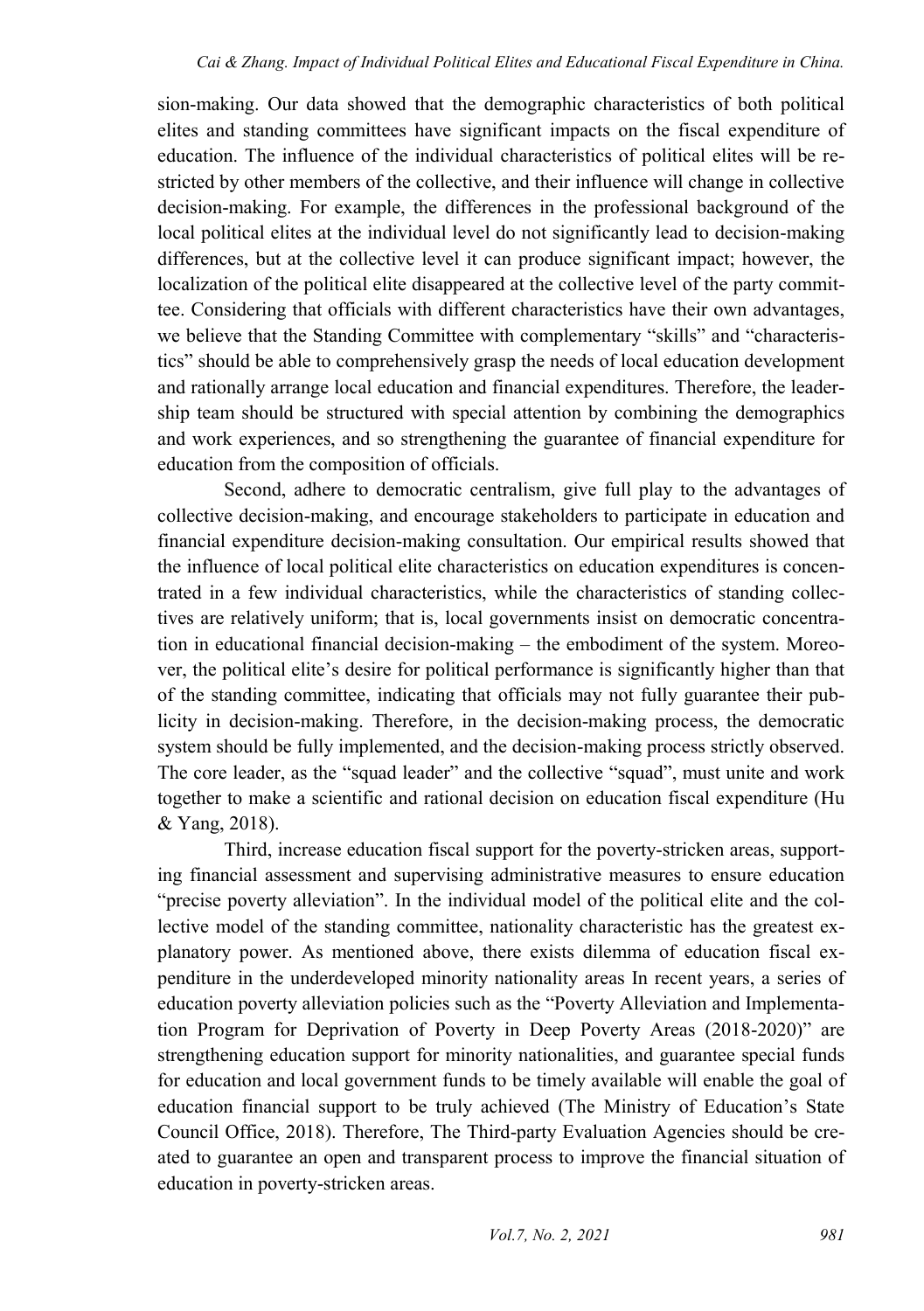#### *Cai & Zhang. Impact of Individual Political Elites and Educational Fiscal Expenditure in China.*

Fourth, innovate better evaluation mechanisms for appointment and removal of local government officials, convert public satisfaction with the education supply situation into performance appraisal and appointment criteria, and encourage local governments to increase education expenditure. Our empirical study revealed that government spending behavior on education finance varies by geographical, nationality and other social logic, promotion and other bureaucratic logic and by personnel incentives and other marketing logic. As the attitudes of official education expenditure are easily affected by personnel evaluation systems, so we recommend reforming the organization and personnel system as a starting point, it is possible to start with the reform of the organization and personnel system, start with "incentive engagement", and innovate in inspiring and restricting government behavior, and improve the enthusiasm of local governments in education and financial investment. For example, the provision of education as a "soft" public goods is included in the performance evaluation - not only the performance during the current term, but also the prior performance to avoid the shortterm surface project, and give far greater weight of public satisfaction etc., so as to form a multi-faceted assessment system, to build up local government and diversified action logic, and to promote local governments to make reasonable behavioral choices in public education supply.

#### *Notes*

- <span id="page-21-0"></span>*1. For convenience, this article refers to the mayor, the governor, the governor, and the executive head of the General Administration of Administration as the mayor.*
- <span id="page-21-1"></span>*2. Among the 334 prefecture-level administrative units, there are 291 prefecture-level cities, 10 regions, 30 autonomous prefectures, and 3 alliances. There are 20 prefecture-level administrative units with serious socio-economic data missing: Alashan League, Shannan Distric , Sansha City, Shigatse City, Ganzi Prefecture, Nagqu District, Liangshan Prefecture, Ali District, Qiannan Prefecture, Linzhi City, Wenshan state, Golog prefecture, Chuxiong, Yushu prefecture, Diqing, Haixi, Lhasa, Kezilesukeerkezi states, Chamdo, Turpan City.*
- <span id="page-21-2"></span>*3. Delete 24 samples of missing features of the secretary or executive head, namely Shenyang City, Benxi City, Dandong City, Jinzhou City, Panjin City, Jilin City, Siping City, Liaoyuan City, Tonghua City, Songyuan City, Daxinganling Region, Zhangzhou City, Putian City, Sanming City, Nanping City, Xinyu City, Jieyang City, Yuxi City, Baoshan City, Zhaotong City, Nujiang Prefecture, Hainan Tibetan Autonomous Prefecture, Shizuishan City, Yili Kazakh Autonomous Prefecture.*
- <span id="page-21-3"></span>*4. Excluding the seven outlier samples of education fiscal expenditure as a percentage of GDP: Huangnan, Linxia, Gannan, Dingxi, Guyuan, Kashgar, and Hotan.*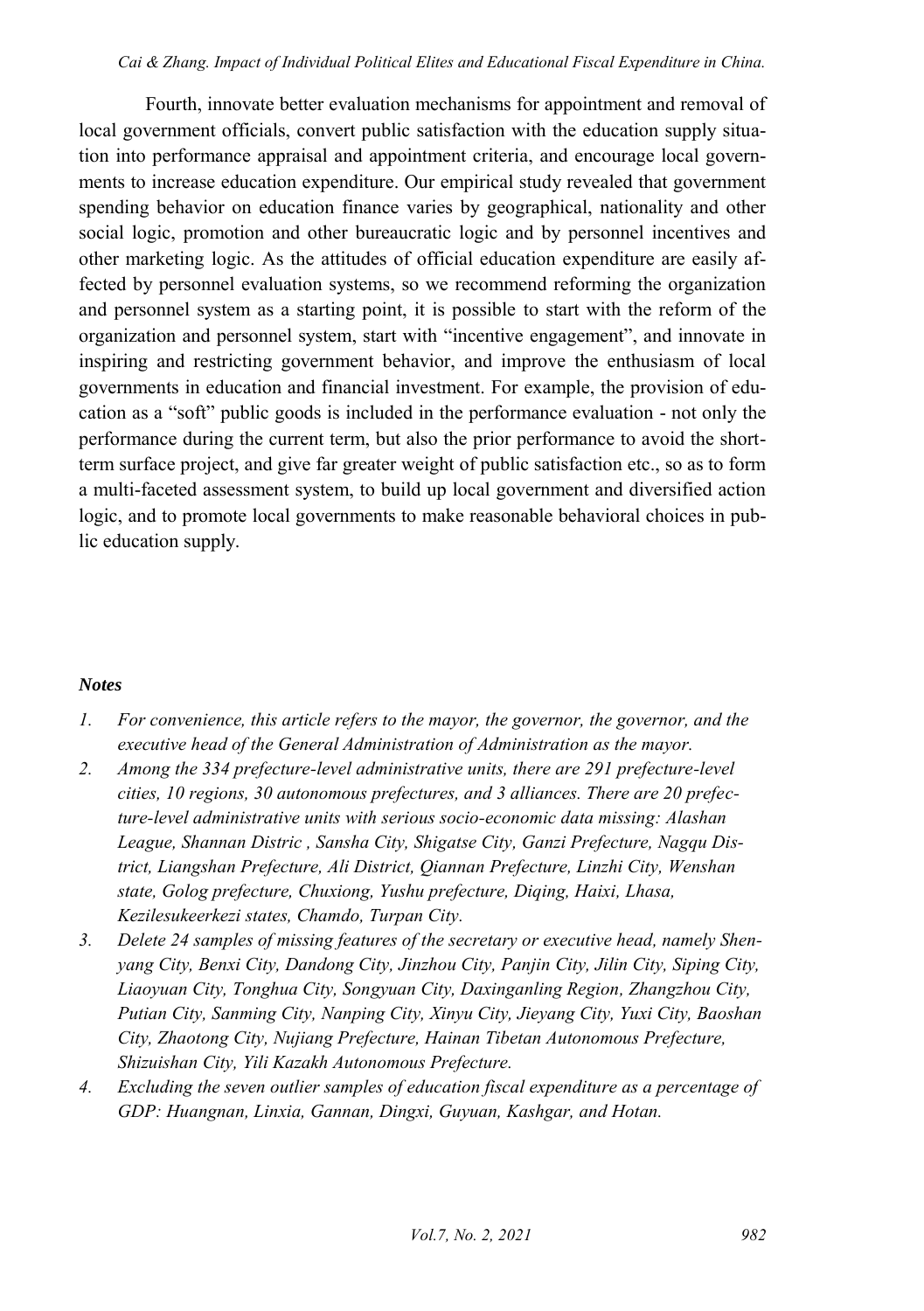*Cai & Zhang. Impact of Individual Political Elites and Educational Fiscal Expenditure in China.* 

*Acknowledgement: The author is grateful to Dr. Jingping Sun, Associate Professor of the University of Alabama, and Professor Huang Bin of Nanjing University of Finance and Economics for their guidance and assistance during the writing process. This article was reported at the annual meeting of the China Education Finance Professional Committee in 2018 and won the third prize for outstanding papers. The author would like to thank the anonymous reviewers of the Education Finance Annual Conference for their review.* 

### **References**

Alesina, A. F., Troiano, U., & Cassidy, T. (2015). Old and young politicians (No. w20977). *National Bureau of Economic Research*. DOI:

<https://doi.org/10.3386/w20977>

Blanchard, O., & Shleifer, A. (2001). Federalism with and without political centralization: China versus Russia. *IMF Staff Papers*, 48(1):171-179.

<https://doi.org/10.3386/w7616>

Cai, R. & Yao, J.J. (2018). An empirical study on the influence of the collective characteristics of the standing committee of the party committees at the level on the educational expenditure of education. *Research in Educational Development*, 38(17):15-20+42. [Chinese] DOI:

[https://www.cnki.com.cn/Article/CJFDTotal](https://www.cnki.com.cn/Article/CJFDTotal-SHGJ201817007.htm) [-SHGJ201817007.htm](https://www.cnki.com.cn/Article/CJFDTotal-SHGJ201817007.htm) 

- Cao, C., Ma, L., & Shen, X. (2014). Financial pressure, promotion pressure, official tenure and excessive investment by local stateowned enterprises. *China Economic Quarterly*, 13(4):1415-1436.
- Chen H.R., & Huang H.L. (2010). User acceptance of mobile knowledge management learning system: Design and analysis. *Educational Technology & Society*, 13(3):70-77.
- Chen, S., Zhou, S., & Lu, S. (2017). Official professional collocation and urban economic development: "skill complementarities" or "cognitive conflict". *Economic Perspectives*, 2017(11): 88-103. [Chinese]

[https://www.cnki.com.cn/Article/CJFDTotal](https://www.cnki.com.cn/Article/CJFDTotal-JJXD201711008.htm) [-JJXD201711008.htm](https://www.cnki.com.cn/Article/CJFDTotal-JJXD201711008.htm) 

Fu, Y., & Zhang, Y. (2007). Chinese-style decentralization and fiscal expenditure structure bias: the cost of competition for growth. *Management World*, 2007(3):4-12+22. [Chinese] DOI: [https://doi.org/10.19744/j.cnki.11-](https://doi.org/10.19744/j.cnki.11-1235/f.2007.03.002)

[1235/f.2007.03.002](https://doi.org/10.19744/j.cnki.11-1235/f.2007.03.002) 

- Government Central Committee. (1993). State education funding system for monitoring the implementation of (Trial).
- Hanaysha, J.R.M., Abdullah H.H. & Warokka, A. (2011). Service quality and students' satisfaction at higher learning institutions: The competing dimensions of Malaysian universities' competitiveness. *The Journal of Southeast Asian Research*, 1-10. DOI: <http://dx.doi.org/10.5171/2011.855931>
- Hu, A., & Yang, Z. (2018). Innovative Chinese collective leadership system. *Information for Decisions Magazine*, 1101(6):16. [Chinese] [https://www.cnki.com.cn/Article/CJFDTotal](https://www.cnki.com.cn/Article/CJFDTotal-JJDK201709005.htm) [-JJDK201709005.htm](https://www.cnki.com.cn/Article/CJFDTotal-JJDK201709005.htm)
- Jiang, Y., & Yi, W. (2017). Regional differences, characteristics of local officials and behaviors of educational expenditure. *Journal of Guangdong University of Finance & Economics*, 32(06):58-66.
- Johnson, J. W., & Lebreton, J. M. (2004). History and use of relative importance indices in organizational research. *Organizational Re-*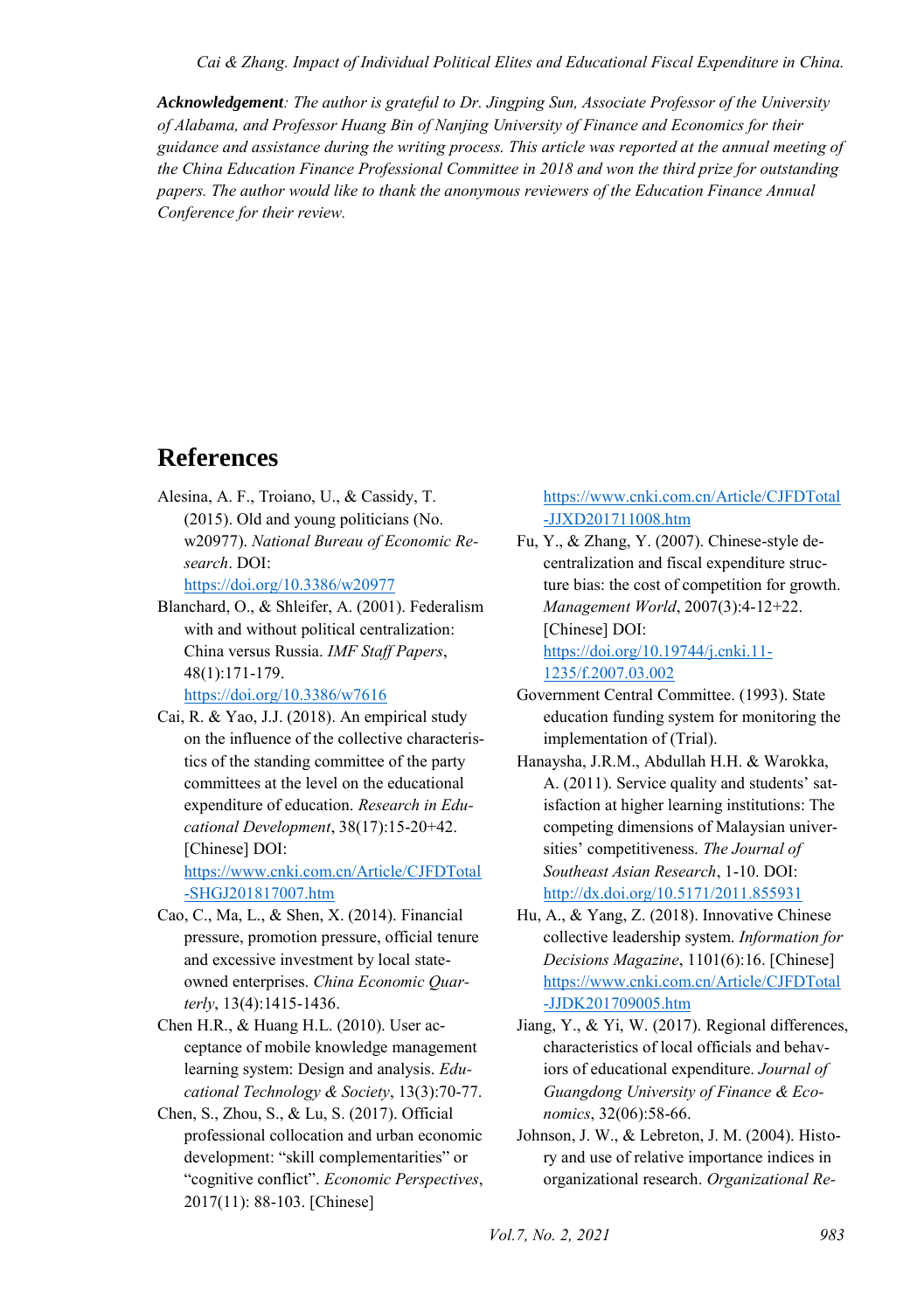*Cai & Zhang. Impact of Individual Political Elites and Educational Fiscal Expenditure in China.* 

*search Methods*, 7(3):238-257. DOI: <https://doi.org/10.1177/1094428104266510>

- Li, H., & Zhou, L. (2005). Political turnover and economic performance: the incentive role of personnel control in China. *Journal of Public Economics*, 89(9-10):1743-1762. DOI: [https://doi.org/10.1016/j.jpubeco.2004.06.00](https://doi.org/10.1016/j.jpubeco.2004.06.009) [9](https://doi.org/10.1016/j.jpubeco.2004.06.009)
- Lin, T. (2009). The influence of mayors of prefecture level cities on expenditure of education within the budget. *Journal of Public Administration*, 1(1):175-190+205-206. [Chinese] [https://doi.org/10.3969/j.issn.1674-](https://doi.org/10.3969/j.issn.1674-2486.2009.01.010) [2486.2009.01.010](https://doi.org/10.3969/j.issn.1674-2486.2009.01.010)
- Lin, T. J. (2009). The influence of prefecturelevel city mayors on budgetary education expenditures. *Public Administration Review*, 2(1):175-190.
- National Education Commission of the National Bureau of Statistics. (1993). National Education Funds Implementation Monitoring System (Trial).
- Olson, M.L. (2014). Translated by Chen, Y., Guo, Y., & Li, C. The logic of collective action. Shanghai: Gezhi Publishing House: Shanghai People's Publication.
- Persson, P., & Zhuravskaya, E. (2016). The limits of career concerns in federalism: Evidence from China. *Journal of the European Economic Association*, 14(2):338–374. [http://citeseerx.ist.psu.edu/viewdoc/downloa](http://citeseerx.ist.psu.edu/viewdoc/download?doi=10.1.1.683.9371&rep=rep1&type=pdf) [d?doi=10.1.1.683.9371&rep=rep1&type=pdf](http://citeseerx.ist.psu.edu/viewdoc/download?doi=10.1.1.683.9371&rep=rep1&type=pdf)
- Qian, Y., & Weingast, B.R. (1996). China's transition to markets: Market-preserving federalism, Chinese style. *Journal of Policy Reform*, 1(2):149-185. DOI: <https://doi.org/10.1080/13841289608523361>
- Qiao, B., Fan, J., & Feng, X. (2005). China's fiscal decentralization and compulsory primary education. *Social Sciences in China*, 2005(6): 37-46+206. [Chinese] [http://lib.cufe.edu.cn/upload\\_files/other/4\\_2](http://lib.cufe.edu.cn/upload_files/other/4_20140526033222_72_%E4%B8%AD%E5%9B%BD%E7%9A%84%E8%B4%A2%E6%94%BF%E5%88%86%E6%9D%83%E4%B8%8E%E5%B0%8F%E5%AD%A6%E4%B9%89%E5%8A%A1%E6%95%99%E8%82%B2_%E4%B9%94%E5%AE%9D%E4%BA%91.pdf) [0140526033222\\_72\\_%E4%B8%AD%E5%9](http://lib.cufe.edu.cn/upload_files/other/4_20140526033222_72_%E4%B8%AD%E5%9B%BD%E7%9A%84%E8%B4%A2%E6%94%BF%E5%88%86%E6%9D%83%E4%B8%8E%E5%B0%8F%E5%AD%A6%E4%B9%89%E5%8A%A1%E6%95%99%E8%82%B2_%E4%B9%94%E5%AE%9D%E4%BA%91.pdf) [B%BD%E7%9A%84%E8%B4%A2%E6%9](http://lib.cufe.edu.cn/upload_files/other/4_20140526033222_72_%E4%B8%AD%E5%9B%BD%E7%9A%84%E8%B4%A2%E6%94%BF%E5%88%86%E6%9D%83%E4%B8%8E%E5%B0%8F%E5%AD%A6%E4%B9%89%E5%8A%A1%E6%95%99%E8%82%B2_%E4%B9%94%E5%AE%9D%E4%BA%91.pdf) [4%BF%E5%88%86%E6%9D%83%E4%B8](http://lib.cufe.edu.cn/upload_files/other/4_20140526033222_72_%E4%B8%AD%E5%9B%BD%E7%9A%84%E8%B4%A2%E6%94%BF%E5%88%86%E6%9D%83%E4%B8%8E%E5%B0%8F%E5%AD%A6%E4%B9%89%E5%8A%A1%E6%95%99%E8%82%B2_%E4%B9%94%E5%AE%9D%E4%BA%91.pdf) [%8E%E5%B0%8F%E5%AD%A6%E4%B9](http://lib.cufe.edu.cn/upload_files/other/4_20140526033222_72_%E4%B8%AD%E5%9B%BD%E7%9A%84%E8%B4%A2%E6%94%BF%E5%88%86%E6%9D%83%E4%B8%8E%E5%B0%8F%E5%AD%A6%E4%B9%89%E5%8A%A1%E6%95%99%E8%82%B2_%E4%B9%94%E5%AE%9D%E4%BA%91.pdf) [%89%E5%8A%A1%E6%95%99%E8%82](http://lib.cufe.edu.cn/upload_files/other/4_20140526033222_72_%E4%B8%AD%E5%9B%BD%E7%9A%84%E8%B4%A2%E6%94%BF%E5%88%86%E6%9D%83%E4%B8%8E%E5%B0%8F%E5%AD%A6%E4%B9%89%E5%8A%A1%E6%95%99%E8%82%B2_%E4%B9%94%E5%AE%9D%E4%BA%91.pdf) [%B2\\_%E4%B9%94%E5%AE%9D%E4%B](http://lib.cufe.edu.cn/upload_files/other/4_20140526033222_72_%E4%B8%AD%E5%9B%BD%E7%9A%84%E8%B4%A2%E6%94%BF%E5%88%86%E6%9D%83%E4%B8%8E%E5%B0%8F%E5%AD%A6%E4%B9%89%E5%8A%A1%E6%95%99%E8%82%B2_%E4%B9%94%E5%AE%9D%E4%BA%91.pdf) [A%91.pdf](http://lib.cufe.edu.cn/upload_files/other/4_20140526033222_72_%E4%B8%AD%E5%9B%BD%E7%9A%84%E8%B4%A2%E6%94%BF%E5%88%86%E6%9D%83%E4%B8%8E%E5%B0%8F%E5%AD%A6%E4%B9%89%E5%8A%A1%E6%95%99%E8%82%B2_%E4%B9%94%E5%AE%9D%E4%BA%91.pdf)

Song, R., & Chen, G. (2016). Official characteristics, experience and local government education expenditure preference: Evidence from Chinese prefectural cities. *Business Management Journal*, 38(12):149-169. [Chinese]

[https://www.cnki.com.cn/Article/CJFDTotal](https://www.cnki.com.cn/Article/CJFDTotal-JJGU201612014.htm) [-JJGU201612014.htm](https://www.cnki.com.cn/Article/CJFDTotal-JJGU201612014.htm) 

The Ministry of Education's State Council Office of Poverty Alleviation issued the "Implementation Plan for Poverty Alleviation in Deep Poverty Areas (2018-2020)". 2018-7- 15,

[http://www.cpad.gov.Cn/art/2018/2/27/art\\_4](http://www.cpad.gov.cn/art/2018/2/27/art_46_79213.html) [6\\_79213.html](http://www.cpad.gov.cn/art/2018/2/27/art_46_79213.html) 

Tian, D., & Yu, Q. (2017). The influence of background characteristics of top management on corporate green innovation. *Research on Financial and Economic Issues*, 2017(6):108-113. [Chinese] [https://www.cnki.com.cn/Article/CJFDTotal](https://www.cnki.com.cn/Article/CJFDTotal-CJWT201706016.htm) [-CJWT201706016.htm](https://www.cnki.com.cn/Article/CJFDTotal-CJWT201706016.htm) 

- Wang, D. (2017). Characteristics of local officials and public expenditure. *Journal of Nanjing University of Finance and Economics*, 2017(4):36-46. [Chinese] [https://www.cnki.com.cn/Article/CJFDTotal](https://www.cnki.com.cn/Article/CJFDTotal-NJJJ201704005.htm) [-NJJJ201704005.htm](https://www.cnki.com.cn/Article/CJFDTotal-NJJJ201704005.htm)
- Wang, X., & Xu, X. (2008). Source, destination, tenure and economic growth of local officials: evidence from the provincial party secretary of China. *Management World*, 2008(3):16-26. [Chinese] [https://doi.org/10.19744/j.cnki.11-](https://doi.org/10.19744/j.cnki.11-1235/f.2008.03.003) [1235/f.2008.03.003](https://doi.org/10.19744/j.cnki.11-1235/f.2008.03.003)
- Wang, X., & Xu, X. (2009). Political incentives, fiscal decentralization and economic behavior of local officials in the transition period. *Nankai Economic Studies*, 2009(2):58-79. [Chinese]

[https://www.cnki.com.cn/Article/CJFDTotal](https://www.cnki.com.cn/Article/CJFDTotal-NKJJ200902007.htm) [-NKJJ200902007.htm](https://www.cnki.com.cn/Article/CJFDTotal-NKJJ200902007.htm) 

- Wang, X., & Zhou, J. (2013). Heterogeneity of local officials and performance of public service supply. *South China Journal of Economics*, 2013(11):47-59. [Chinese] [https://doi.org/10.19592/j.cnki.scje.2013.11.](https://doi.org/10.19592/j.cnki.scje.2013.11.005) [005](https://doi.org/10.19592/j.cnki.scje.2013.11.005)
- Wang, Y., Liu, Z., & Yang, Y. (2015). Regional hemiplegia and education supply of local officials. *Business Management Journal*,